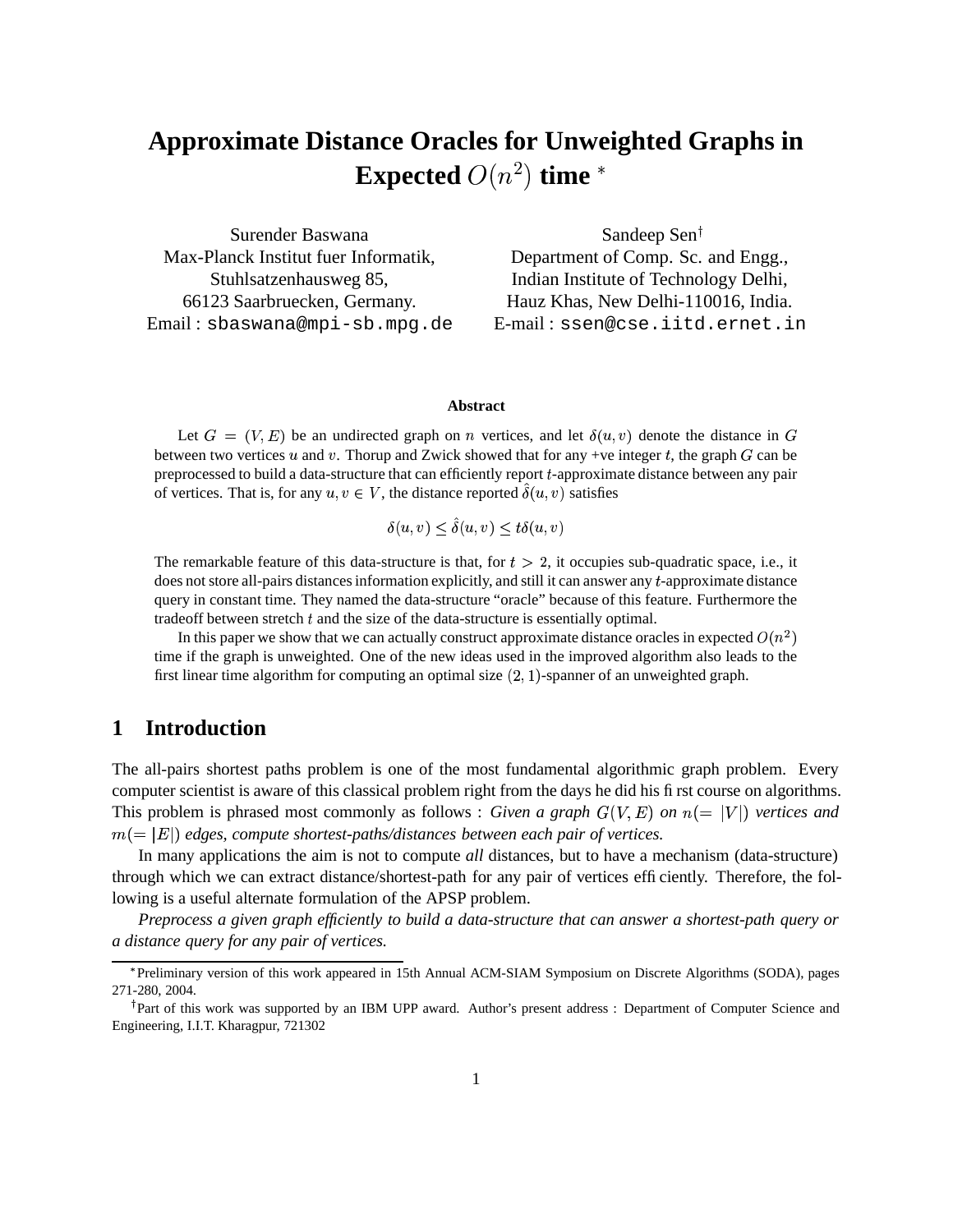Throughout this paper, we stick to the above formulation of APSP. The objective is to construct a datastructure for this problem such that it is efficient both in terms of the space and the preprocessing time. There is a lower bound of  $\Omega(n^2)$  on the space requirement of any data-structure for APSP problem, and space requirement of all the existing algorithms for APSP match this bound. However, there is a huge gap in the preprocessing time. In its most generic version, that is, for directed graph with real edge-weights, the best known algorithm [13] for APSP requires  $O(mn + n^2 \log \log n)$  time. However, for graphs with  $m = \theta(n^2)$ , this algorithm has a running time of  $\theta(n^3)$  which matches that of the old and classical algorithm of Floyd and Warshal. In fact the best known upper bound on the worst case time complexity of this problem is  $O(n^3/\log n)$  due to Chan [6], which is marginally sub-cubic. Surprisingly, despite the fundamental nature of the problem, the existing lower bound on its time complexity is the trivial lower bound of  $\Omega(n^2)$ . This has motivated the researchers to explore ways to achieve sub-cubic preprocessing time and/or sub-quadratic space data-structures that report *approximate* instead of exact shortest-paths/distances.

A data-structure is said to compute t-approximate distances for all-pairs of vertices, if for any pair of vertices  $u, v \in V$ , the distance  $\delta(u, v)$ , that it would report, satisfies

$$
\delta(u, v) \le \delta(u, v) \le t\delta(u, v)
$$

In the last ten years, many novel algorithms have been designed for all-pairs approximate shortest paths (APASP) problem that achieve sub-cubic running time and/or sub-quadratic space. The *approximate distance oracle* designed by Thorup and Zwick [15] is a milestone in this area. They show that any given weighted undirected graph can be preprocessed in sub-cubic time to build a data-structure of sub-quadratic size for answering a distance query with stretch 3 or more. Note that 3 is also the least stretch for which we can achieve sub-quadratic space for APASP (see [8]). There are two very impressive features of their data-structure. First, the trade off between stretch and the size of data-structure is essentially optimal and second, inspite of its sub-quadratic size their data-structure can answer any distance query in constant time, hence the name "oracle". In precise words, Thorup and Zwick achieve the following result.

**Theorem 1.1** *[15] For any integer*  $k \geq 1$ *, and a given undirected weighted graph on n vertices and m* edges, it takes expected  $O(kmn^{1/k})$  time to build a data-structure of size  $O(kn^{1+1/k})$  that can answer any  $(2k-1)$  approximate distance query in  $O(k)$  time.

As mentioned in [15] the oracle model for shortest paths has been considered in the past also, at least implicitly, by Awerbuch *et al.* [2], Cohen [7] and by Dor *et al.* [9]. However, the approximate distance oracle of Thorup and Zwick significantly improves all these previous results on oracles for shortest paths. Having achieved essentially optimal query time as well as the space requirement for approximate distance oracles, the only aspect that can be potentially improved is the preprocessing time. Currently, the expected preprocessing time of the  $(2k-1)$ -approximate distance oracle is  $O(mn^{1/k})$  which is certainly sub-cubic. Thorup and Zwick posed the following question : *Can a*  $(2k - 1)$ -*approximate distance oracle be computed*  $\int$ *in*  $O(n^2)$  *time?* 

In this paper, we answer their question in affirmative for unweighted graphs. The following is the main result of our paper.

**Theorem 1.2** An undirected unweighted graph can be preprocessed in expected  $O(n^2)$  time to construct its  $(2k-1)$ -approximate distance oracle of size  $O(kn^{1+1/k})$  for any integer  $k>1$ .

#### **1.1 Summary of related work on APASP**

The algorithms for all-pairs approximate shortest paths fall under two categories, depending upon whether the error in the distance is additive or multiplicative. The algorithm that computes all-pairs  $t$ -approximate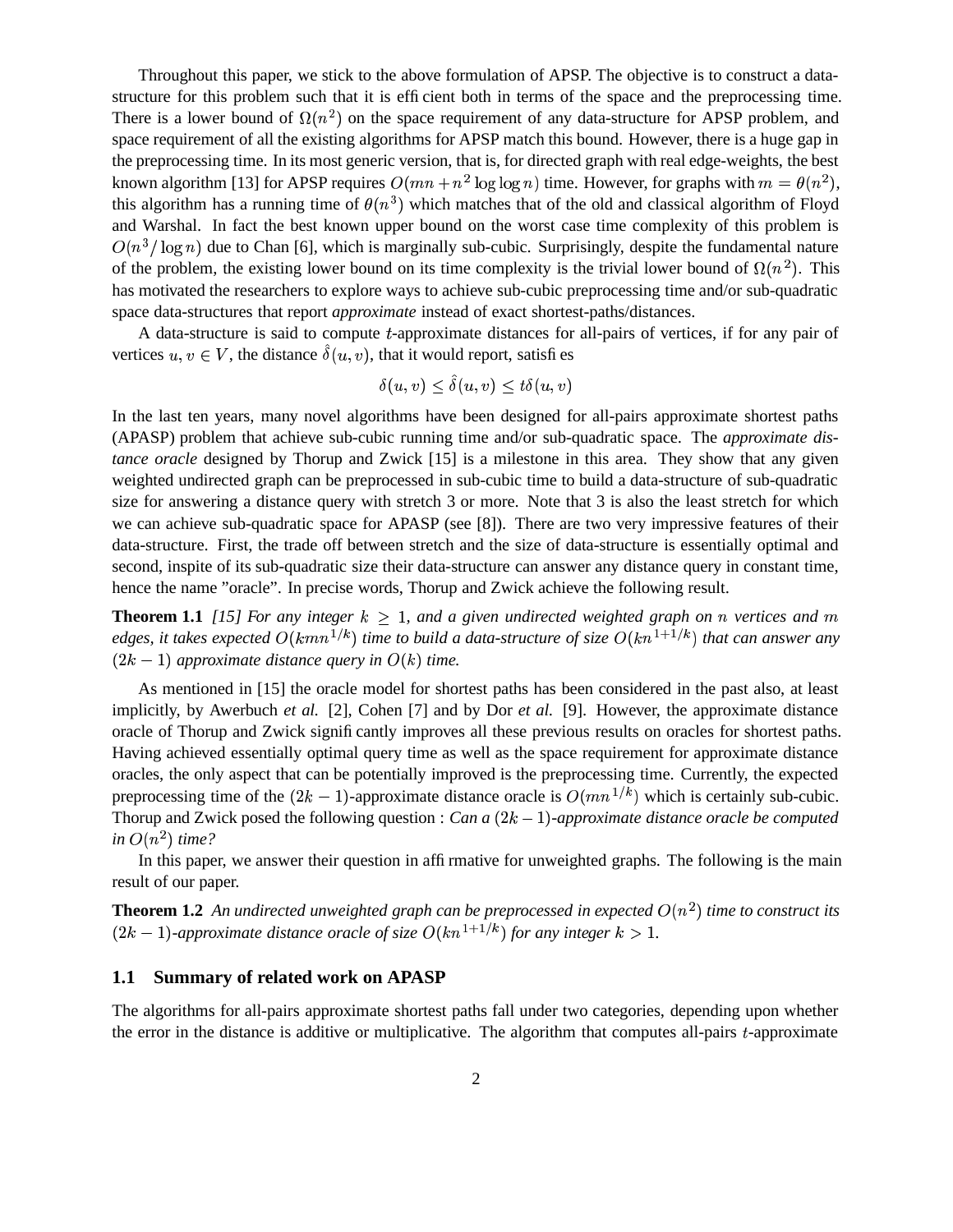shortest paths, as defined earlier, is actually an algorithm that achieves a multiplicative error  $t$ . An algorithm is said to report distances with additive error k, if for any pair of vertices  $u, v \in V$ , the distance, that it reports, is at-least  $\delta(u, v)$  and at most  $\delta(u, v) + k$ . The first algorithm for reporting distances with additive error was given by Aingworth *et al.* [1]. Their algorithm reports distances with additive error 2. Dor *et al.* [9] improve and extend this algorithm for arbitrary additive error. Their algorithm requires  $O(kn^{2-\frac{1}{k}}m^{\frac{1}{k}}$  polylog n) time to report distances with additive error  $2(k-1)$  for any pair of vertices. They also showed that all-pairs 3-approximate shortest paths can be computed in  $O(n^2 \text{ polylog } n)$ time. Cohen and Zwick [8] later extended this result to weighted graphs. There are also some algorithms that achieve multiplicative as well as additive errors simultaneously. Elkin [10] presented the first such algorithm. For unweighted graphs, given arbitrarily small  $\zeta, \epsilon, \rho > 0$ , Elkin's algorithm requires  $O(mn^{\rho} + n^{2+\zeta})$  time, and for any pair of vertices  $u, v \in V$ , reports distance  $\delta(u, v)$  satisfying the inequality  $:\delta(u, v) \leq \delta(u, v) \leq (1 + \epsilon)\delta(u, v) + \beta$ , where  $\beta$  is a function of  $\zeta, \epsilon, \rho$ . If the two vertices  $u, v \in V$ are separated by sufficiently long distances in the graph, the stretch  $\frac{\hat{\delta}(u,v)}{\hat{\delta}(u,v)}$  ensured by Elkin's algorithm is quite close to  $(1 + \epsilon)$ . But the stretch factor may be quite huge for short paths. This is because  $\beta$  depends on  $\zeta$  as  $(1/\zeta)^{\log 1/\zeta}$ , depends inverse exponentially on  $\rho$  and inverse polynomially on  $\epsilon$ . The output of all the algorithms mentioned above is an  $n \times n$  matrix that stores pairwise approximate distance for all the vertices explicitly to answer each distance query in constant time. Recently Baswana *et al.* [3] presented a simple algorithm to compute *nearly* 2-approximate distances for unweighted graphs in expected  $O(n^2 \text{ polylog } n)$ time. They essentially extend the idea of the 3-approximate distance oracle of Thorup and Zwick [15] to achieve stretch 2 at the expense of introducing a very small additive error (less than 3). All the algorithms for reporting approximate distances that we mentioned above, including the new results of this paper, can also report the corresponding approximate shortest path also, and the time for doing so is proportional to the number of edges in the approximate shortest-path.

### **1.2 Organization of the paper**

Our starting point will be the 3-approximate distance oracle of Thorup and Zwick [15]. The following section explains notations, definitions and lemmas, most of them adapted from [15]. In section 3, we provide a sketch of the existing 3-approximate distance oracle, and identify the most time consuming Steps in their preprocessing algorithm. Subsequently we explore ways to execute them in expected  $O(n^2)$  time. We succeed in our goal by providing a tighter analysis of one of the Steps and by performing small but crucial changes in the remaining ones. An important tool used by our preprocessing algorithm is is a special kind of a  $(2, 1)$ -spanner. For an unweighted graph  $G = (V, E)$ , a sub-graph  $G = (V, E_S)$ ,  $E_S \subset E$  is said to be an  $(\alpha, \beta)$ -spanner if for each pair of vertices  $u, v \in V$ , the distance between the two in the sub-graph is at most  $\alpha\delta(u, v) + \beta$ . In section 4, we present a *parameterized* (2, 1)-spanner and explain how its special features are helpful in improving the preprocessing time of the oracle without increasing the stretch. Finally in section 5, we present and analyze our new 3-approximate distance oracle. In a straight forward manner, the techniques used in our 3-approximate distance oracle lead to the expected  $O(n^2)$  time preprocessing algorithm for  $(2k - 1)$ -approximate distance oracle in section 6.

A second contribution of the paper, which is important in its own right, is the first expected linear time algorithm for computing a (2, 1)-spanner of (optimal) size  $O(n^{3/2})$ . The previous linear time algorithms [4, 12] compute spanners of stretch three or more.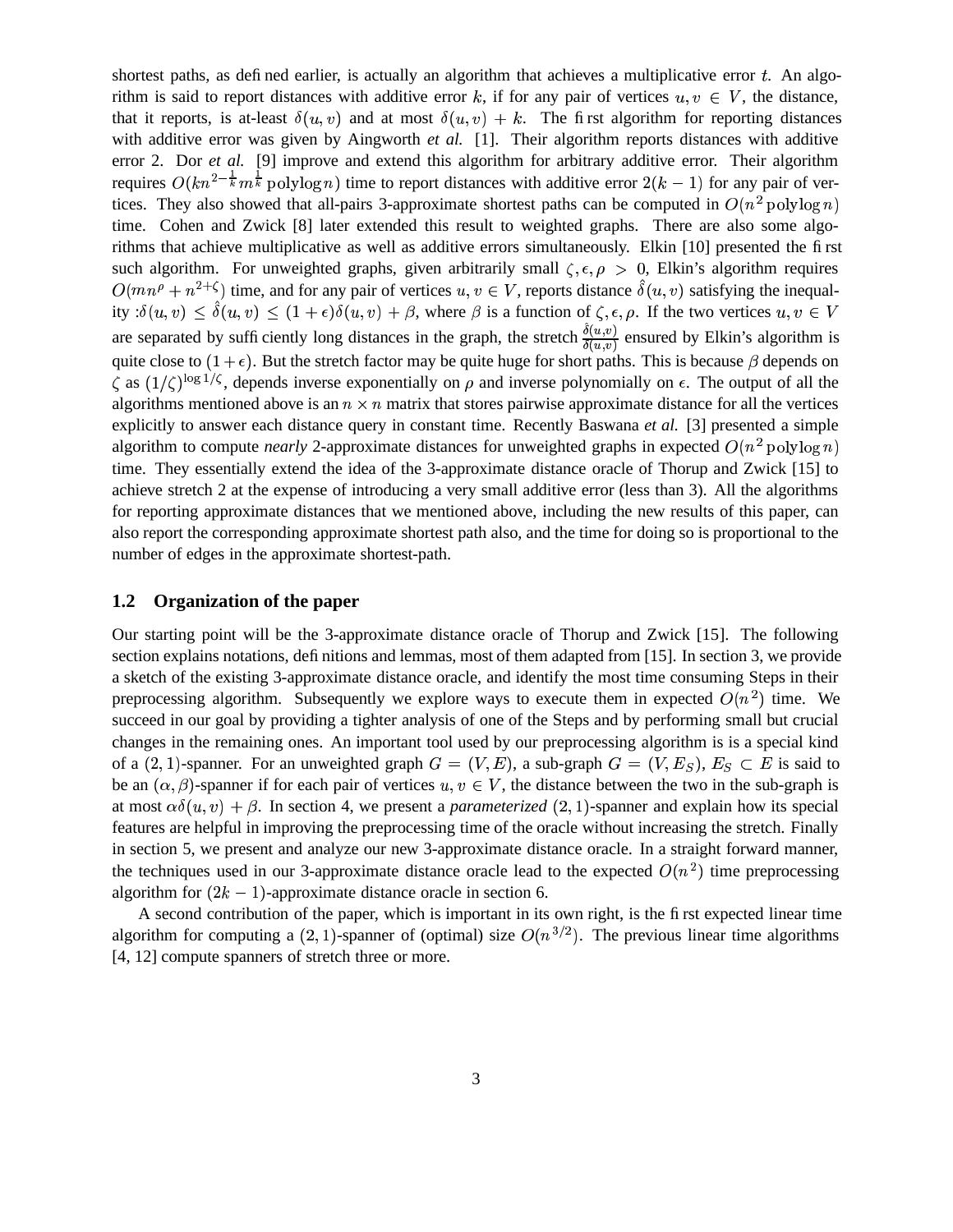# **2 Preliminaries**

For a given undirected graph  $G = (V, E)$ , we define the following notations.

- $\delta(u, v)$ : the distance between vertex u and vertex v in the graph.
- $\bullet$   $\delta(v, Y)$ :  $\min_{u \in Y} \delta(v, y)$
- $p(v, Y)$ : the vertex from the set Y which is nearest to v, that is, at distance  $\delta(v, Y)$  from v. In case there are multiple vertices from Y at distance  $\delta(v, Y)$ , we break the tie arbitrarily to ensure a unique  $p(v, Y)$ . Moreover, if  $v \in Y$ , we define  $p(v, Y) = v$ .

In this paper we deal with unweighted graphs only. It is straightforward to observe that a single source shortest path tree rooted at a vertex  $v \in V$  in an unweighted graph is same as the breadth-first-search (BFS) tree rooted at v which can be computed in just  $O(m)$  time.

Given a set  $Y \subset V$ , it is also quite easy to compute  $p(v, Y)$  for all  $v \in V$  in  $O(m)$  time as follows. Connect a dummy vertex  $\omega$  to all the vertices of set Y, and perform a BFS traversal on the graph starting from  $\omega$ . Thus the following lemma holds.

**Lemma 2.1** *Given a set*  $Y \subset V$ , *it requires*  $O(m)$  *time to compute*  $p(v, Y)$  *for all vertices*  $v \in V$ .

### **2.1 Ball around a vertex**

An important construct of the approximate distance oracles is a  $Ball$  which is defined as follows.

**Definition 2.1** For a vertex v in a graph  $G = (V, E)$ , and subsets  $X, Y$  of vertices with  $Y \subset X$ , the set  $Ball(v, X, Y)$  of vertices is defined as

$$
\text{Ball}(v, X, Y) = \{ x \in X | \delta(v, x) < \delta(v, Y) \}
$$

In simple words,  $Ball(v, X, Y)$  consists of all those vertices of the set X whose distance from v is less than the distance from  $p(v, Y)$  to v. As a simple observation, it can be noted that  $Ball(v, X, \emptyset)$  is the set X itself, whereas  $Ball(v, X, X) = \emptyset$ .

The following Lemma from  $[15]$  suggests that if the set Y is formed by sampling vertices from the set X with suitable probability, the expected size of  $Ball(u, X, Y)$  will be sublinear in terms of |X|. This observation plays the key role in achieving sub-quadratic bound on the size of the approximate distance oracles of [15]. These oracles basically store distances to a hierarchy of Balls around each vertex.

**Lemma 2.2** [15] Given a graph  $G = (V, E)$ , let the set Y be formed by picking each vertex of a set  $X \subset V$ *independently with probability p. The expected size of*  $Ball(v, X, Y)$  *is bounded by*  $1/p$ *.* 

**Proof:** Consider the sequence  $(x_1, x_2, \dots)$  of vertices of set X arranged in non-decreasing order of their distance from v. The vertex  $x_i$  will belong to  $Ball(v, X, Y)$  only if none of  $x_1, \dots, x_i$  are selected for the set Y. Therefore,  $x_i \in Ball(v, X, Y)$  with probability at most  $(1 - p)^i$ . Hence the expected number of vertices in  $Ball(v, X, Y)$  would be bounded by  $\sum_i (1-p)^i = 1/p$ . . As a set of the set of  $\Box$  and  $\Box$  and  $\Box$ 

In order to answer an approximate distance query in constant time,  $Ball(v, X, Y)$  can be kept in a hash table [11] so that one can determine in worst case constant time whether or not  $x \in Ball(v, X, Y)$ , and if so, report the distance  $\delta(v, x)$ . Once we have the set  $Ball(v, X, Y)$ , the preprocessing time as well as the space requirement of the corresponding hash-table would be of the order of  $|Ball(v, X, Y)|$ .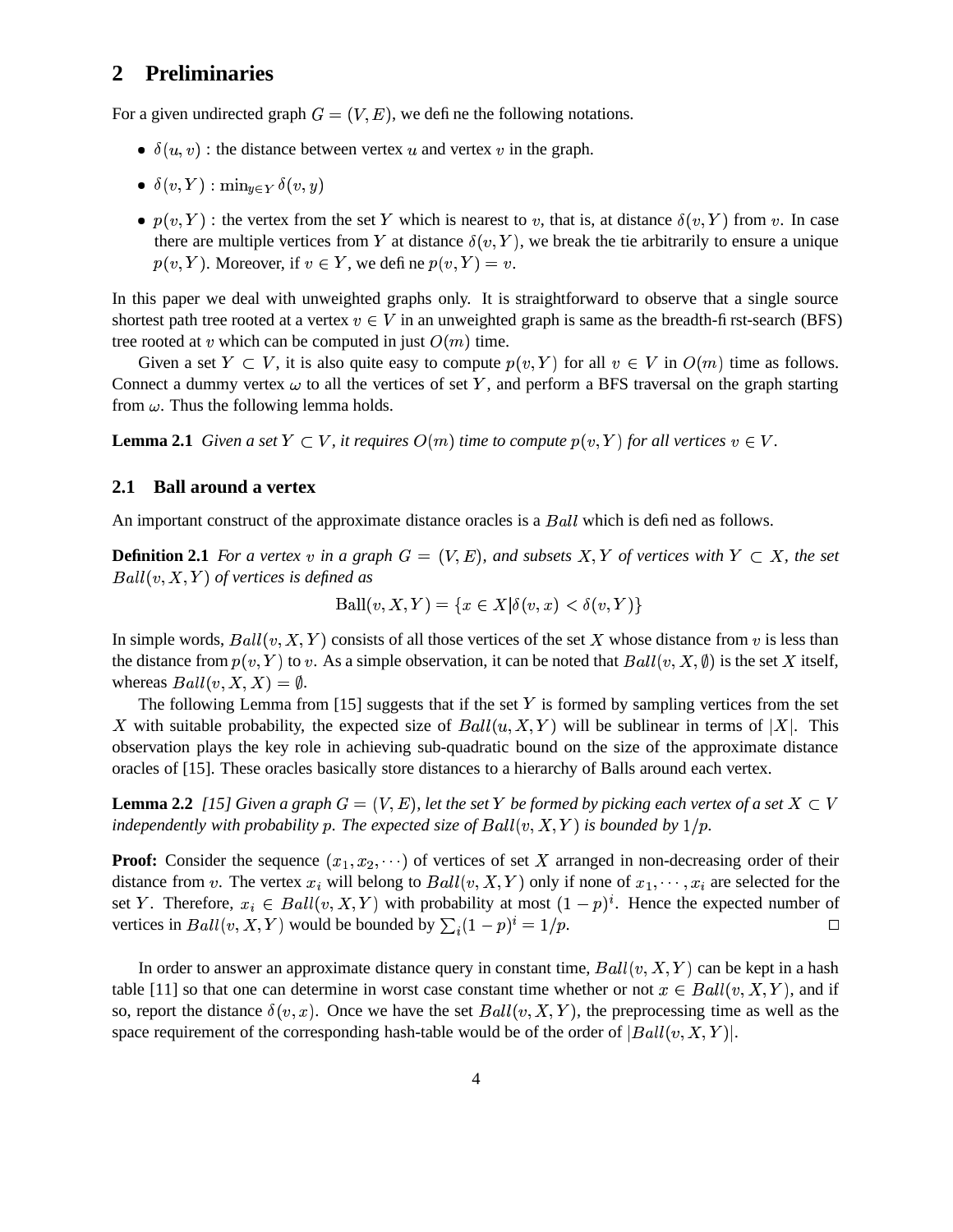#### **2.2 Computing Balls efficiently**

Thorup and Zwick presented a very efficient way to compute Balls wherein for each vertex  $x \in X$ , we compute all those vertices  $v \in V$  (and their distance from x) whose  $Ball(v, X, Y)$  contains x. The key observation is the following Lemma.

**Lemma 2.3** [15] If a vertex  $x \in X$  belongs to  $Ball(v, X, Y)$ , then for every vertex u lying on a shortest path between  $x$  and  $v$ , the vertex  $x$  will also belong to  $Ball(u, X, Y)$ .

**Proof:** The proof is by contradiction. Given that x belongs to  $Ball(v, X, Y)$ , let u be a vertex lying on a shortest path between v and x. The vertex x would not belong to  $Ball(u, X, Y)$  if and only if there is some vertex  $w \in Y$  such that  $\delta(u, w) \leq \delta(u, x)$ . On the other hand, using triangle inequality it follows that  $\delta(v, w) \leq \delta(v, u) + \delta(u, w)$ . Therefore,  $\delta(u, w) \leq \delta(u, x)$  would imply that  $\delta(v, w) \leq \delta(v, x)$ . In other words, for the vertex v, the vertex  $w \in Y$  is not farther than the vertex x. Hence x does not belong to  $Ball(v, X, Y)$  (a contradiction !).

It follows from Lemma 2.3 that if we look at a shortest-path tree rooted at a vertex  $x \in X$ , the set of all those vertices  $v \in V$  satisfying the condition " $x \in Ball(v, X, Y)$ " appears as truncated sub-tree rooted at v. This implies that, for a vertex  $x \in X$ , computing the set of vertices  $v \in V$  satisfying " $x \in Ball(v, X, Y)$ ", amounts to performing a restricted BFS traversal from  $x$ , wherein we have to confine the BFS traversal within this sub-tree only. The algorithm is described below.

| $Restrict_BFS(x, Y)$                                                             |
|----------------------------------------------------------------------------------|
| Initially all vertices are unvisited.                                            |
| Visited(x) $\leftarrow$ true; Enqueue $(Q, x)$                                   |
| while $Q$ not empty                                                              |
| $w \leftarrow$ Dequeue(Q)                                                        |
| For each neighbor $w$ of $v$                                                     |
| If not <i>Visited</i> ( <i>v</i> ) and $(\delta(x, w) + 1 < \delta(v, p(v, Y)))$ |
| Visited $(v)$ $\leftarrow$ true                                                  |
| $\delta(x, v) \leftarrow \delta(x, w) + 1$                                       |
| Enqueue $(Q, v)$                                                                 |

We can now state the following Lemma whose proof is immediate.

**Lemma 2.4** The algorithm Restrict BFS $(x, Y)$  begins with exploring the adjacency list of  $x$ , and after*wards, it explores the adjacency list of only those vertices v that satisfy "* $x \in Ball(v, X, Y)$ *".* 

In order to compute  $Ball(v, X, V), \forall v \in V$ , it suffices to perform *Restrict BFS* $(x, Y)$  for all  $x \in X$ . The running time of the algorithm is of the order of the number of edges explored. For concise analysis, let us associate the cost of exploring an edge to the endpoint of the edge that explores it. In this way, the total time incurred in the computation of  $Ball(v, X, Y)$   $\forall v \in V$  is of the order of  $\sum_{x \in X} deg(x) + \sum C_v$  where  $C_v$  is the amount of computation cost (time) assigned to v. Furthermore, it follows from Lemma 2.4 that  $C_v = \sum_{x \in Ball(v, X, Y)} deg(v)$ . We now state the following Lemma that would play a crucial role in the analysis of the running time of the new algorithm for approximate distance oracles.

**Lemma 2.5** [15] Given a graph  $G = (V, E)$ , and sets  $X \subset Y$ , we can compute  $Ball(v, X, Y)$ ,  $\forall v \in V$  by *just performing Restrict*  $BFS(x, Y)$  *on each*  $x \in X$ . Furthermore, Restrict  $BFS(x, Y)$  incurs a computation *cost of*  $deg(v)$  *for a vertex*  $v$  *if*  $x \in Ball(v, X, Y)$  *and nil otherwise.*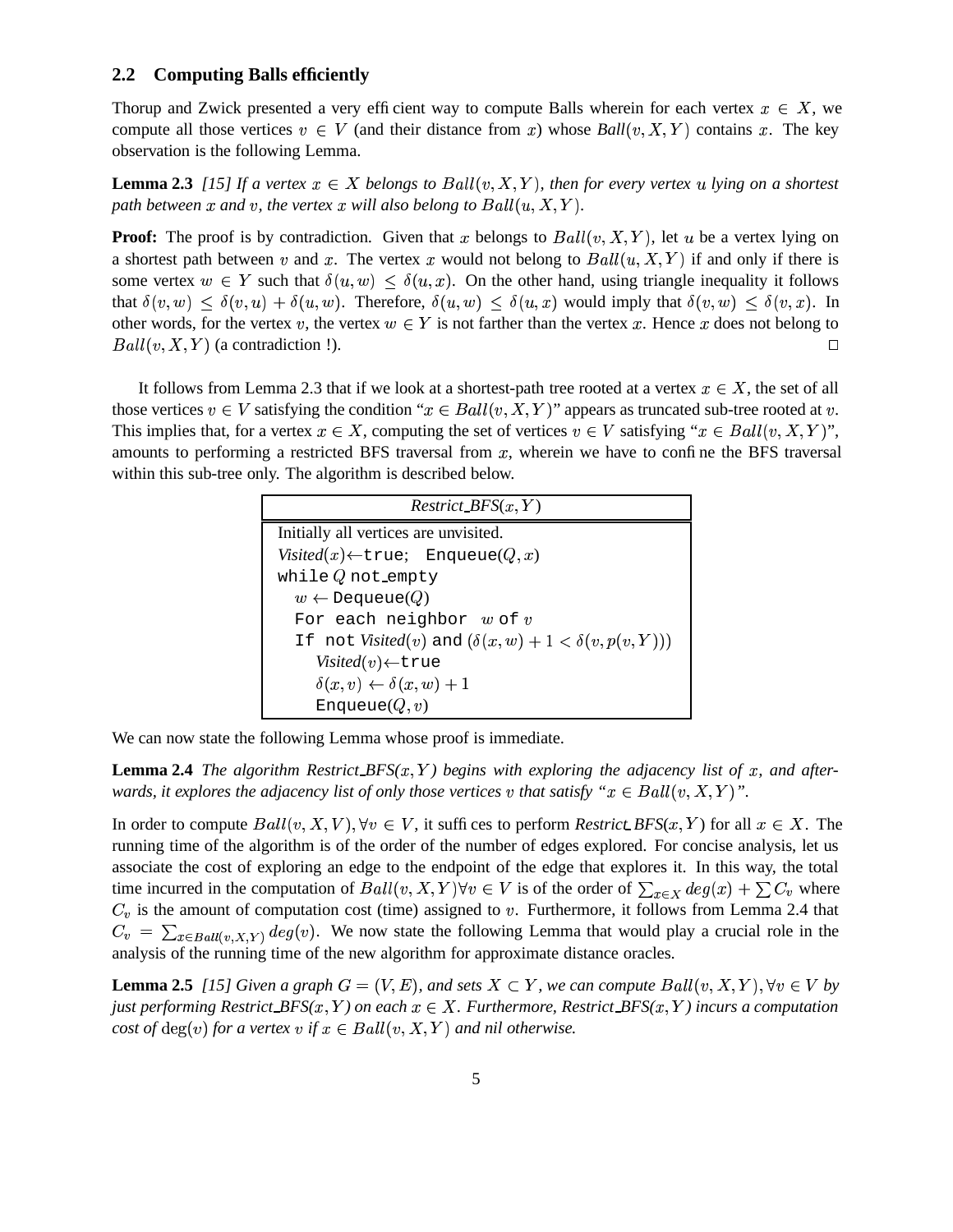## **3 The 3-approximate distance oracle of Thorup and Zwick**



Figure 1: For  $u$ , we store distance to the vertices pointed by arrows.

Let  $G = (V, E)$  be an undirected unweighted graph. The 3approximate distance oracle of Thorup and Zwick can be constructed as follows :

Let  $S \subset V$  be a set formed by selecting each vertex independently with probability  $n^{-1/2}$ . For each vertex  $v \in V$ , compute  $p(v, S)$  and the distances to vertices of set  $Ball(v, V, S)$ . In addition, compute distances  $\delta(v, x)$  for every  $x \in S$  (see Figure 1).

distances to vertices of  $Ball(u, V, S)$ , and another hash table storing The final data-structure would keep, for each vertex  $v \in V$ , the nearest vertex  $p(v, S)$  and two hash tables : one hash table storing the the distances to all vertices of the set  $S$ . Using these hash-tables, any distance query can be answered as follows.

*Answering a distance query :*

Let  $u, v \in V$  be any two vertices whose approximate distance is to be computed. First it is determined whether or not  $u \in Ball(v, V, S)$ , and if so, the exact distance  $\delta(u, v)$ is reported. Note that  $u \notin Ball(v, V, S)$  would imply  $\delta(v, p(v, S)) \leq \delta(v, u)$ . In this case, we report the distance  $\delta(v, p(v, S)) + \delta(u, p(v, S))$ , which is at least  $\delta(u, v)$  (triangle inequality) and upper-bounded by  $3\delta(u, v)$  as shown below.

$$
\delta(v, p(v, S)) + \delta(u, p(v, S)) \leq \delta(v, p(v, S)) + (\delta(u, v) + \delta(v, p(v, S))) \text{ (using triangle inequality)}
$$
\n
$$
= 2\delta(v, p(v, S)) + \delta(u, v)
$$
\n
$$
\leq 2\delta(u, v) + \delta(u, v) = 3\delta(u, v) \text{ {since } \delta(v, p(v, S)) \leq \delta(v, u)}
$$

It follows from Lemma 2.2 that the expected size of  $Ball(v, V, S)$  would be  $\sqrt{n}$ , and hence the total expected size of the data-structure would be  $O(n^{3/2})$ . Thorup and Zwick showed that it takes  $O(m\sqrt{n})$  preprocessing time to build 3-approximate distance oracle for an undirected graph.

### **3.1 Ideas for Improving the Preprocessing time for Computing the Oracle**

Let us explore ways to improve the preprocessing time for 3-approximate distance oracle. There are two main computational tasks involved in building the 3-approximate distance oracle. The first task is the computation of *Balls* $()$  and the second task is the computation of distances from sampled vertices to all the vertices in the graph. Note that there is an additional task of computing  $p(v, S)$  for every  $v \in V$ . But that is quite easily computable in overall  $O(m)$  time as mentioned in Lemma 2.1.

In order to compute *Balls*(), Thorup and Zwick build the *Restricted BFS* trees from the vertices of the set S, and show that the expected time required is  $O(m\sqrt{n})$ . For dense graphs, the expected time may be as large as  $\theta(n^{2.5})$ . We provide a tighter analysis of the same algorithm and show that the expected time is bounded by  $O(n^2)$ . The key idea here is to notice that we charge  $deg(v)$  units of computation cost to a vertex only if  $Ball(v)$  is non-empty. Since the vertices are sampled randomly, the heavy degree vertices are likely to have empty Ball around them, and so the computational cost for building their Ball would be nil. This crucial observation was missing in the analysis of Thorup and Zwick.

It is less obvious to perform the second task in  $O(n^2)$  time. The second task that computes BFS trees from vertices of set S would require  $O(m|S|)$  time, which is certainly not  $O(n^2)$  when the graph is dense. To improve its preprocessing time to  $O(n^2)$  when the given graph is dense, one approach would be to perform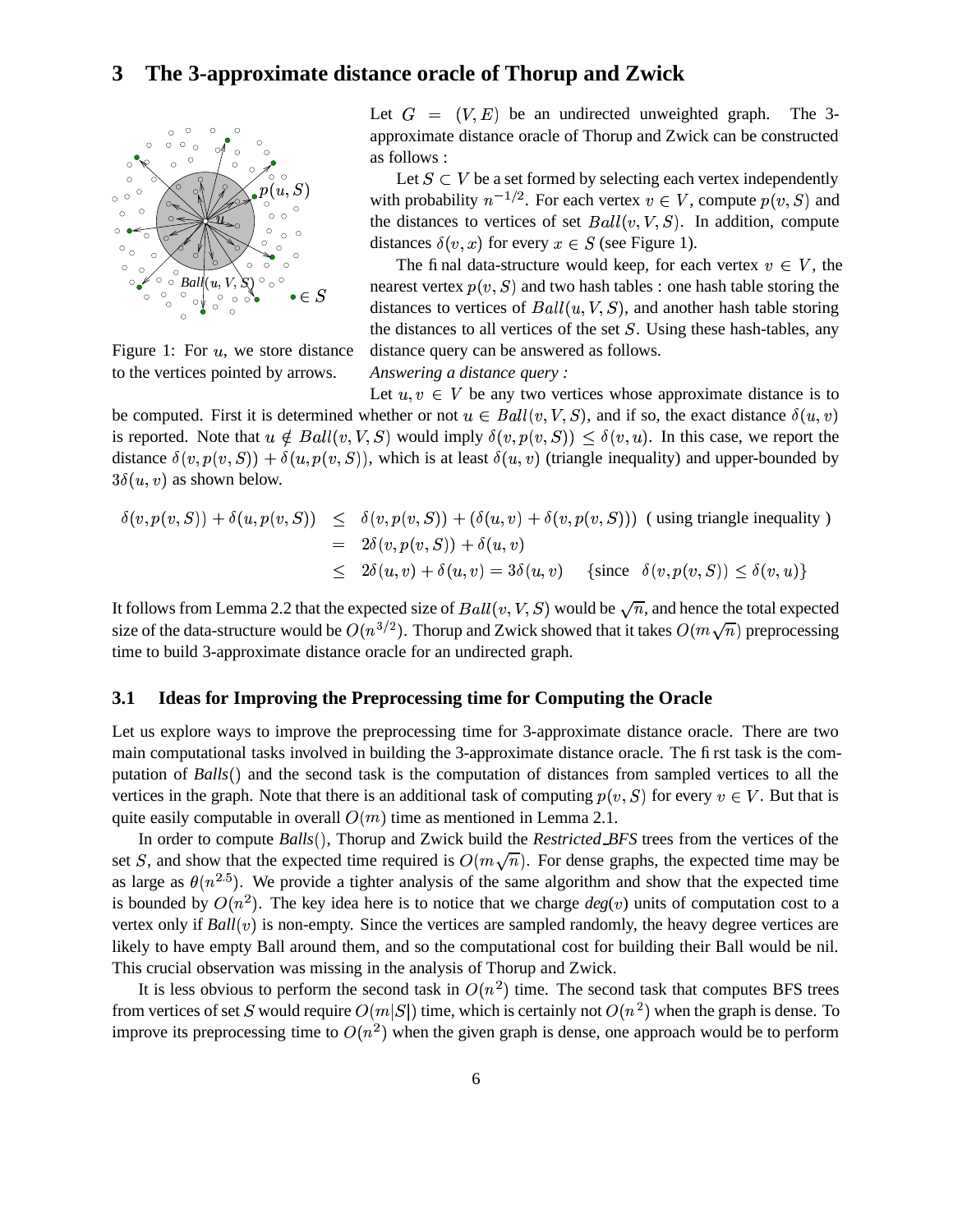BFS traversal from vertices of the set  $S$  on a sparse sub-graph which, inspite of its sparseness, preserves pairwise (approximate) distances too. Such a subgraph is called a *spanner*.

**Definition 3.1** For a graph  $G = (V, E)$ , and two real numbers  $\alpha \geq 1, \beta \geq 0$ , a subgraph  $G = (V, E_S)$ ,  $E_S \subset E$  is said to be an  $(\alpha, \beta)$ -spanner if for all  $u, v \in V$ , the distance  $\delta_S(u, v)$  in the spanner satisfies  $\delta(u, v) \leq \delta_S(u, v) \leq \alpha \delta(u, v) + \beta.$ 

Note that the sparsity of a spanner comes along with the stretching of the distances in the graph. So one has to be careful in employing an  $(\alpha, \beta)$ -spanner (with  $\alpha > 1$ ) in the second step, lest one should end up computing a  $(\alpha + 2)$ -approximate distance oracle <sup>1</sup> instead of a 3-approximate distance oracles. To explore the possibility of using a spanner in our algorithm, let us carefully revisit the distance reporting scheme ag replacements of the 3-approximate distance oracle of Thorup and Zwick. For a pair of vertices  $u, v \in V$ , the distance

reported is exact if  $u \in Ball(v, V, S)$ . So let us analyse carefully the case when u lies outside *Ball*  $(v, V, S)$ .



Figure 2: Closely analysing the distance reported by the exisiting oracle of [15].

Let us partition a shortest path between  $v$  and  $u$  into two sub-paths : the sub-path of lengths a covered by  $Ball(v, V, S)$ , and the sub-path of length  $x$  lying outside the ball. With this partition, the distance  $\delta(v, p(v, S))$  would be  $a + 1$ . Now considering the path between  $p(v, S)$  and u that passes through v (see Figure 2), we can conclude that the distance  $\delta(u, p(v, S))$  $\cdot$   $\cdot$   $\sim$   $\cdot$   $\cdot$ would be bounded by  $2a + 1 + x$ . Consequently, the distance " $\delta(v, p(v, S)) + \delta(u, p(v, S))$ " as reported by 3-approximate distance oracle of Thorup and Zwick is bounded by  $3a + x + 2$ .

A comparison of this upper bound of  $3a + x + 2$  on the distance reported with the actual distance  $\delta(u, v) = a + x$  suggests that there is a possibility of stretching the sub-path (of length  $x$ )

uncovered by  $Ball(v, V, S)$  by a factor of 3 and still keeping the distance reported to be 3-approximate. So we may employ a spanner for the second task of preprocessing algorithm if for each vertex  $v \in V$ , the shortest paths from v to all the vertices of  $Ball(v, V, S) \cup \{p(v, S)\}\$  are preserved in the spanner. The reader must note that these features are required in addition to the  $O(n^{3/2})$  size and suitable stretch  $(\alpha, \beta)$  that the spanner must have. We introduce a special kind of spanner, called 'parameterized spanner' that has these additional features.

The rest of the paper is organised as follows. In the following section we define a parameterized  $(2, 1)$ spannner and present a linear time algorithm for this. The concept and the linear time algorithm for parameterized spanner is of independent interest. However, the reader who is interested in the parameterized spanner as a tool for efficient computation of approximate distance oracles, requires the features of parameterized spanner mentioned in Lemma 4.1 and Theorem 4.2 only. In section 5, we describe the expected  $O(n^2)$  time algorithm for 3-approximate distance oracles. We extend it to  $(2k - 1)$ -approximate distance oracles in section 6.

# **4 A** parameterized  $(2, 1)$ -spanner

**Definition 4.1** Given a graph  $G = (V, E)$ , and a parameter  $S \subset V$ , a subgraph  $G(V, E_S)$  is said to be a *parameterized*  $(2, 1)$ -spanner with respect to  $S$  if *(i)*  $G = (V, E_S)$  *is a*  $(2, 1)$ -spanner.

<sup>&</sup>lt;sup>1</sup> by replacing  $\delta(u, p(u, S))$  with  $\alpha \cdot \delta(u, p(u, S))$  in the query bound of approximate distance oracle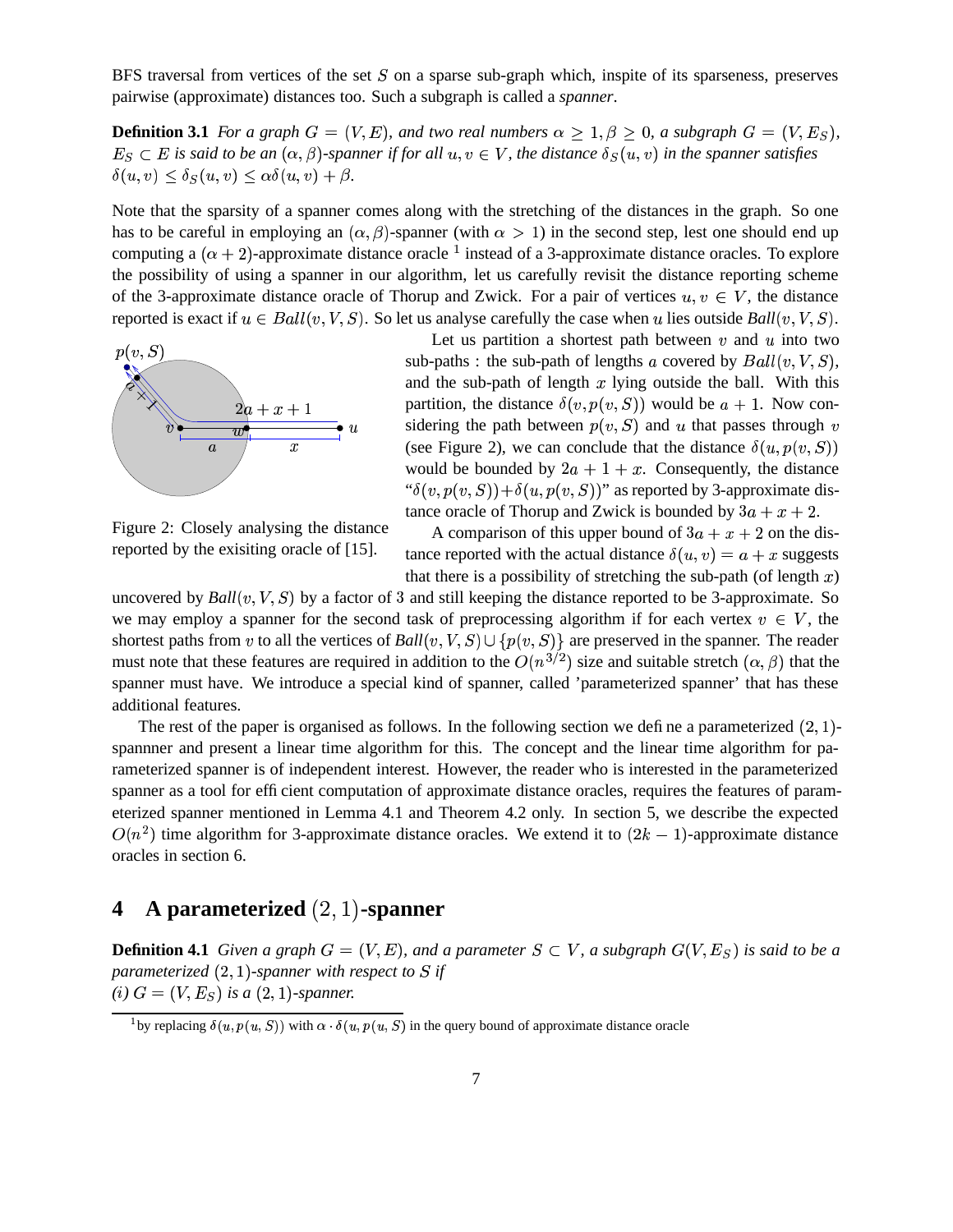### $(ii)$  If a vertex has no neighbor in set S, then all the edges adjacent to it are present in the parameterized *spanner.*

*(iii) All edges incident to are present in the spanner.*

Let  $G = (V, E)$  be the given undirected unweighted graph and S be a subset of vertices from the graph. We shall now present an algorithm that computes a parameterized  $(2, 1)$ -spanner  $G = (V, E<sub>S</sub>)$  with respect to S. The algorithm starts with empty spanner, i.e.,  $E_s = \emptyset$ , and adds edges to  $E_s$  in the following three steps.

1. *Forming the clusters* :

We form clusters (of vertices) around the vertices of the set S. Initially the clusters are  $\{\{u\}|u \in S\}$ . Each  $u \in S$  will be referred to as the *center* of its cluster. We process each vertex  $v \in V \backslash S$  as follows.

- (a) If v is not adjacent to any vertex in S, we add every edge incident on v to the set  $E<sub>S</sub>$ .
- (b) If v is adjacent to some vertex  $o \in S$ , assign v to the cluster centered at  $o \in S$  and add the edge  $e(v, o)$  to the set  $E_s$ . In case there is more than one vertex in S adjacent to v, break ties arbitrarily  $3$ .

This is the end of the first step of the algorithm. At this stage let  $E$  denote the set of all the edges of the given graph excluding the edges added to the spanner and all the intra-cluster edges. Let  $V'$  be the set of vertices corresponding to the end-points of the edges  $E'$ . It is evident that each vertex of set  $V'$  is either a vertex from S or adjacent to some vertex from S, and the first phase has partitioned  $V'$  into disjoint clusters each centered around some vertex from S. The graph  $G = (V', E')$  and the corresponding clustering is passed onto the second step.

2. *Adding edges between vertices and clusters* :

For each vertex  $v \in V'$ , we group all its neighbors into their respective clusters. There will be at most  $|S|$  neighboring clusters of v. For each cluster adjacent to vertex v, we select an (arbitrary) edge from the set of edges between (the vertices of) the cluster and  $v$ , and add it to the set  $E<sub>S</sub>$ .

3. *Adding edges incident on* :

Finally, we also add to the set  $E<sub>S</sub>$  all the edges incident on vertices of S, that did not get added in the two steps given above to complete the construction of the spanner.

Note that the steps  $1(a)$  and 3 ensure that the final spanner is a parameterized spanner with respect to S (refer to Definition 4.1). It is easy to verify that the implementation of the two steps of the algorithm merely requires two traversals of the adjacency list of each vertex. Thus the running time of the algorithm is  $O(m)$ .

**Lemma 4.1** *If*  $e(u, v)$  *is an edge not present in the parameterized spanner*  $G = (V, E<sub>S</sub>)$  *as constructed* above, there is a one-edge or a two-edge path in the spanner between the vertex u and the center of the *cluster containing vertex , and vice versa.*

**Proof:** There are two cases depending upon whether  $u$  and  $v$  belong to same cluster or different clusters. **Case 1 :** *( and belong tosame cluster)*

Let the cluster centered at  $o \in S$  contain both the vertices u and v. It follows from step 1(b) of the algorithm that the edges  $e(u, o)$  and  $e(v, o)$  are present in the spanner. So there is a one edge path from v to the center of the cluster containing  $u$ , and vice versa.

<sup>&</sup>lt;sup>2</sup> Note that it ensures that any edge  $e(u, v)$  for which either u or v is not adjacent to S, is present in the spanner.

 $3$ We will define it more precisely in the context of the actual construction of distance oracles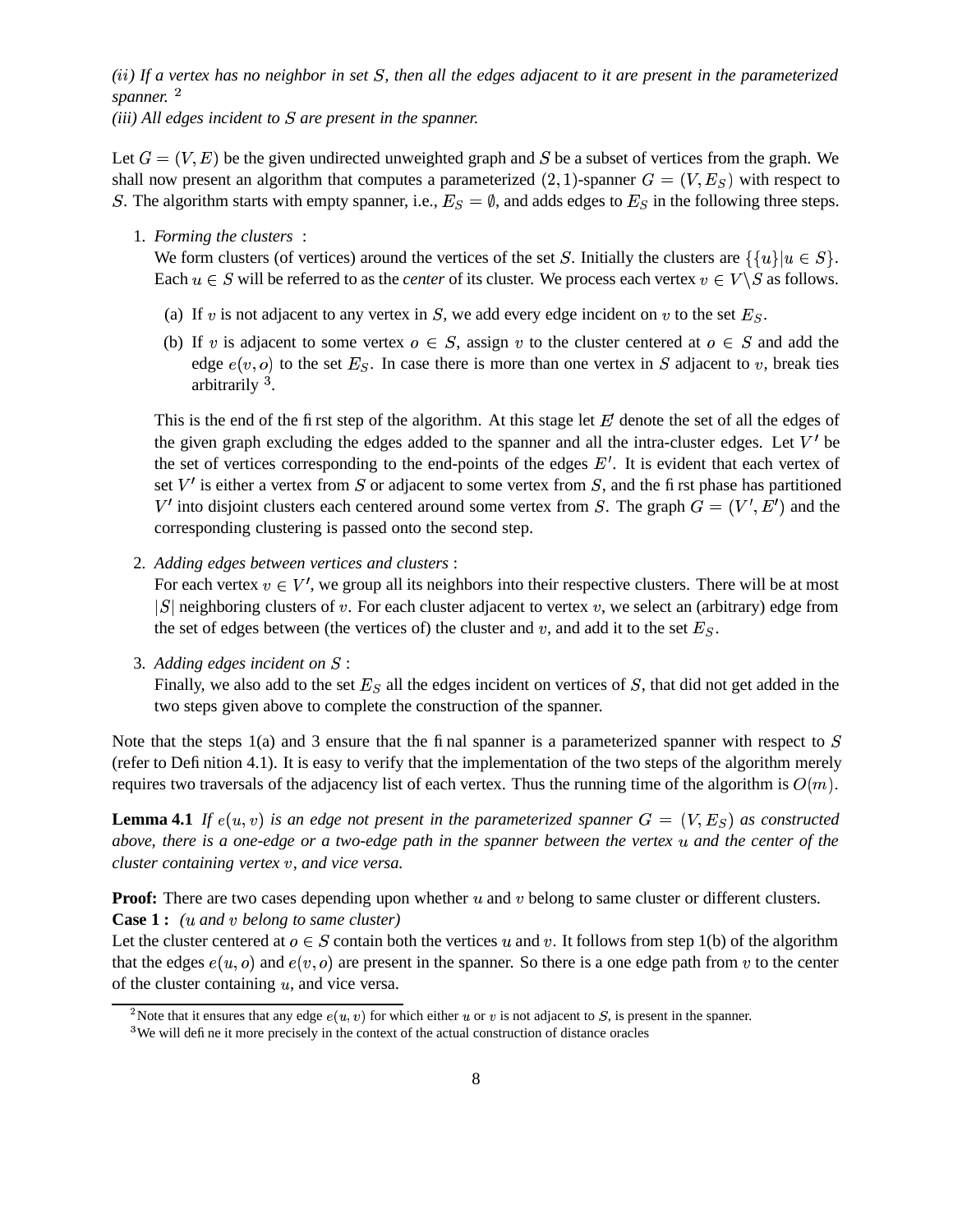#### **Case 2 :** *( and belong to different clusters)*

Let x and y be the centers of the clusters containing u and v respectively. It follows that u is adjacent to the cluster centered at y, therefore, an edge between  $u$  and some vertex, say  $w$ , of this cluster has been added to the spanner in the second step of the algorithm. It follows from step 1(b) of the algorithm that the edge  $e(w, y)$  is also present in the spanner. So there is a two-edge path  $u - w - y$  between u and y. Using similar arguments, there is a two-edge path between  $v$  and  $x$ .

We can extend the above observation to  $e(u, v) \in E_S$ . Let  $C(x)$  denote the vertex x if x does not belong to any cluster, otherwise let  $C(x)$  denote the center of the cluster containing vertex x (a vertex that belongs to S is its own center). Note that a vertex x is at distance at most one from  $C(x)$  implying the necessary result for  $e(u, v) \in E_S$ . Using the above observations, we shall now prove the following important Theorem.

**Theorem 4.1** For a graph  $G = (V, E)$  and a subset  $S \subset V$ , the parameterized spanner  $G(V, E_S)$  with *respect to*  $S$  *computed by the algorithm above is a*  $(2, 1)$ *-spanner.* 

**Proof:** In order to ensure that  $\delta_S(u, w) \leq 2\delta(u, w) + 1$  in the subgraph  $G(V, E_S)$ , consider the sequence  $s_{uw}$ :  $\{u(= v_0), v_1, \dots, v_{j-1}, w(= v_j)\}$  of vertices of a shortest path between u and v in the order they appear on it in the original graph. Now consider another sequence  $c_{uw}$ :  $\{v_0, C(v_1), v_2, C(v_3), \cdots\}$  formed by replacing each vertex  $v_{2i+1}$  of the sequence  $s_{uw}$  by  $C(v_{2i+1})$ , for  $i \leq j/2$ ; It follows that each pair of consecutive vertices in the sequence  $c_{uw}$  is connected by a path of length at most two in the spanner. So there is a path of length at most 2j between u and the last vertex of the sequence  $c_{uw}$  in the spanner. Note that the last vertex of the sequence  $c_{uw}$  is w or  $C(w)$  depending on whether the path length j is even or odd. If the path length is even, it implies that  $\delta_S(u, w) \leq 2j$ . Otherwise (j is odd) note that either  $C(w)$  is the vertex w itself or there is an edge between  $C(w)$  and w in the spanner  $G = (V, E_S)$ . Thus  $\delta_S(u, v) \leq 2j + 1$ . Combining the two cases (even and odd j), we can conclude that  $\delta_S(u, v) \leq 2\delta(u, v) + 1$ .

Now let us analyze the size of the parameterized (2, 1)-spanner  $G = (V, E<sub>S</sub>)$  when the set S is formed by selecting each vertex independently with probability  $p$ . In the first step of the algorithm, the expected number of edges contributed by a vertex v is at most  $1 + deg(v)(1 - p)^{deg(v)}$ , which  $(v)$ , which is bounded by  $O(1/p)$ . Hence the expected number of edges added to the spanner during the first phase is  $O(n/p)$ . In the second phase, the expected number of edges added to the spanner is no more than  $n^2p$  since we add at most one edge for each vertex-cluster pair. Hence we can state the following lemma.

**Lemma 4.2** Let a set S be formed by selecting each vertex independently with probability  $p$ , then the expected number of edges in the parameterized  $(2,1)$ -spanner  $G = (V,E_S)$  will be at most  $n/p + n^2p$ .

As mentioned earlier, the running time of our algorithm is  $O(m)$ . We would repeat the algorithm if the size of the spanner is more than  $c(n/p + n^2p)$  for any constant  $c > 1$ . The expected number of iterations is  $O(1)$ . Thus a  $(2, 1)$  spanner of size  $O(n/p + n^2p)$  can be computed in  $O(m)$  expected time. Now we state the following theorem that would highlight the crucial role played by the parameterized  $(2, 1)$ -spanner in constructing approximate distance oracles in  $O(n^2)$  time.

**Theorem 4.2** Let  $G = (V, E)$  be a graph and let S be a set formed by selecting each vertex with probability p. There is an expected  $O(m)$  time computable parameterized  $(2,1)$ -spanner  $G = (V, E_S)$  with the *following properties.*

- *1.* The spanner preserves a shortest path from  $v$  to every vertex  $u \in Ball(v, V, S) \bigcup \{p(v, S)\}$
- 2. *The number of edges in the spanner is*  $O(n/p + n^2p)$ .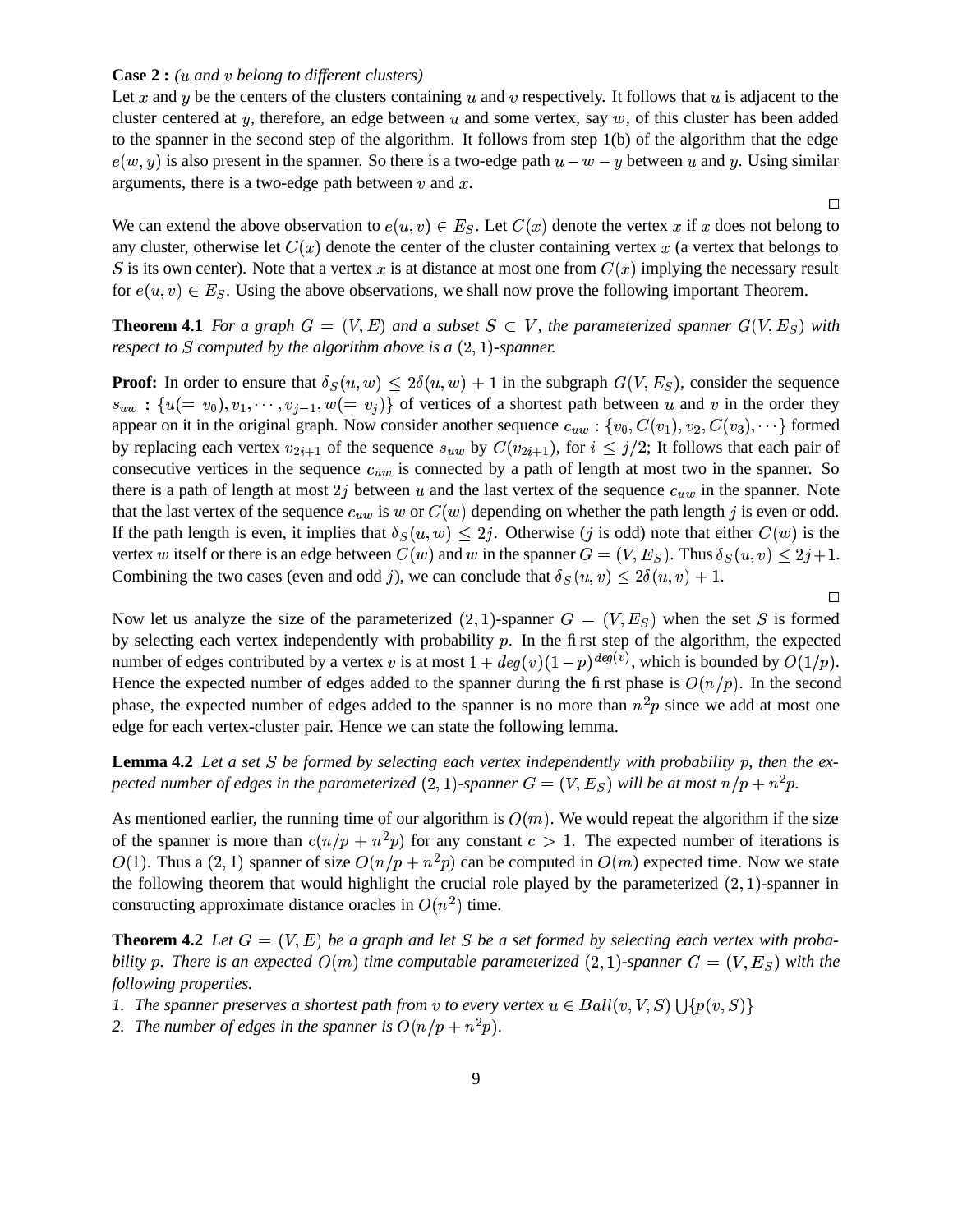**Proof:** Let  $v(=v_0), v_1, v_2, \cdots, v_{j-1}, u(=v_j)$  be a shortest path between  $v$  and any vertex  $u \in Ball(v, V, S)$ in the graph  $G = (V, E)$ . Note that none of the vertices  $v_i, i < j$  has any neighbor from the set S. Since the parameterized spanner would keep all those edges whose at least one end-point has no neighbor in the parameter vertex-set S, so all the edges incident on the vertices  $v_i$ ,  $i < j$  are present in the spanner. Hence a shortest path from  $v$  to every vertex in  $Ball(u, V, S)$  is preserved.

We shall now show that a shortest path from v to  $p(v, S)$  is also present in the parameterized  $(2, 1)$ spanner. If  $p(v, S)$  is adjacent to v in the graph, then the shortest path between the two vertices is just the edge  $e(v, p(v, S))$ . Since  $p(v, S) \in S$  and we add all those edges to the spanner which are incident on S, the edge  $e(v, p(v, S))$  is surely present in the parameterized spanner. So let us consider the case when  $p(v, S)$  is not adjacent to v. In this case,  $Ball(v,V,S) \neq \emptyset$ , so a shortest path from  $v$  to  $p(v,S)$  is a shortest path from v to some vertex, say v', lying at the boundary of  $Ball(v, V, S)$  concatenated by the edge  $e(v', p(v, S))$ . Again, based on the arguments given above, the shortest path  $v \leadsto v'$  as well as the edge  $e(v', p(v, S))$  are present in the parameterized spanner, and we are done.  $\Box$ 

If we construct the set S by selecting each vertex independently with probability  $p = n^{-1/2}$ , we get a bound of  $O(n^{3/2})$  on the size of  $(2, 1)$ -spanner. Thorup and Zwick [15] show that  $\theta(n^{3/2})$  bound on the size of (3,0)-spanner is indeed optimal. Since a (2, 1)-spanner is also a (3,0)-spanner, therefore,  $\theta(n^{3/2})$  bound is optimal for  $(2, 1)$ -spanner too.

**Theorem 4.3** Given an unweighted undirected graph  $G(V, E)$ , a (2, 1)-spanner of size  $O(n^{3/2})$  can be *computed in expected*  $O(m)$  *time.* 

Note that although being of same size asymptotically, a  $(2, 1)$ -spanner is better than a 3-spanner since it achieves a better ratio of  $\delta_S(u, v) / \delta(u, v)$  which is close to 2, for vertices separated by long distances. *Remark* : The algorithm for a (2, 1)-spanner of expected size  $O(n^{3/2})$  might appear similar to the algorithm for a 3-spanner in [4]. However, there is a subtle difference both in the construction and the analysis. The algorithm for a 3-spanner ensures that for each edge  $(u, v)$  not in the spanner, either there is a path from u to  $C(v)$  of length at most two or a path from v to  $C(u)$  of length at most two. But, as the reader may verify in Theorem 4.1, we require the existence of both these paths to prove that the spanner is a  $(2, 1)$ -spanner.

# **5 A 3-approximate distance oracle in expected**  $O(n^2)$  time

We now describe the algorithm for computing a 3-approximate distance oracle that would require expected  $O(n^2)$  time. The preprocessing algorithm is essentially the same as that of [15] except that for every  $v \in V$ , we compute the distance to the vertices of sampled set in a parameterized  $(2, 1)$ -spanner rather than in the original graph.

> *Computing a 3-approximate distance oracle* Let  $S \subset V$  contain each vertex of V independently with probability  $= n^{-1/2}$ . 1. Compute  $p(v, S)$  and  $Ball(v, V, S)$  for each  $v \in V$ . 2. Compute a parameterized  $(2,1)$ -spanner with respect to set S. (see Note below) 3. Compute  $\delta_S(u, x)$  for each  $u \in V, x \in S$ .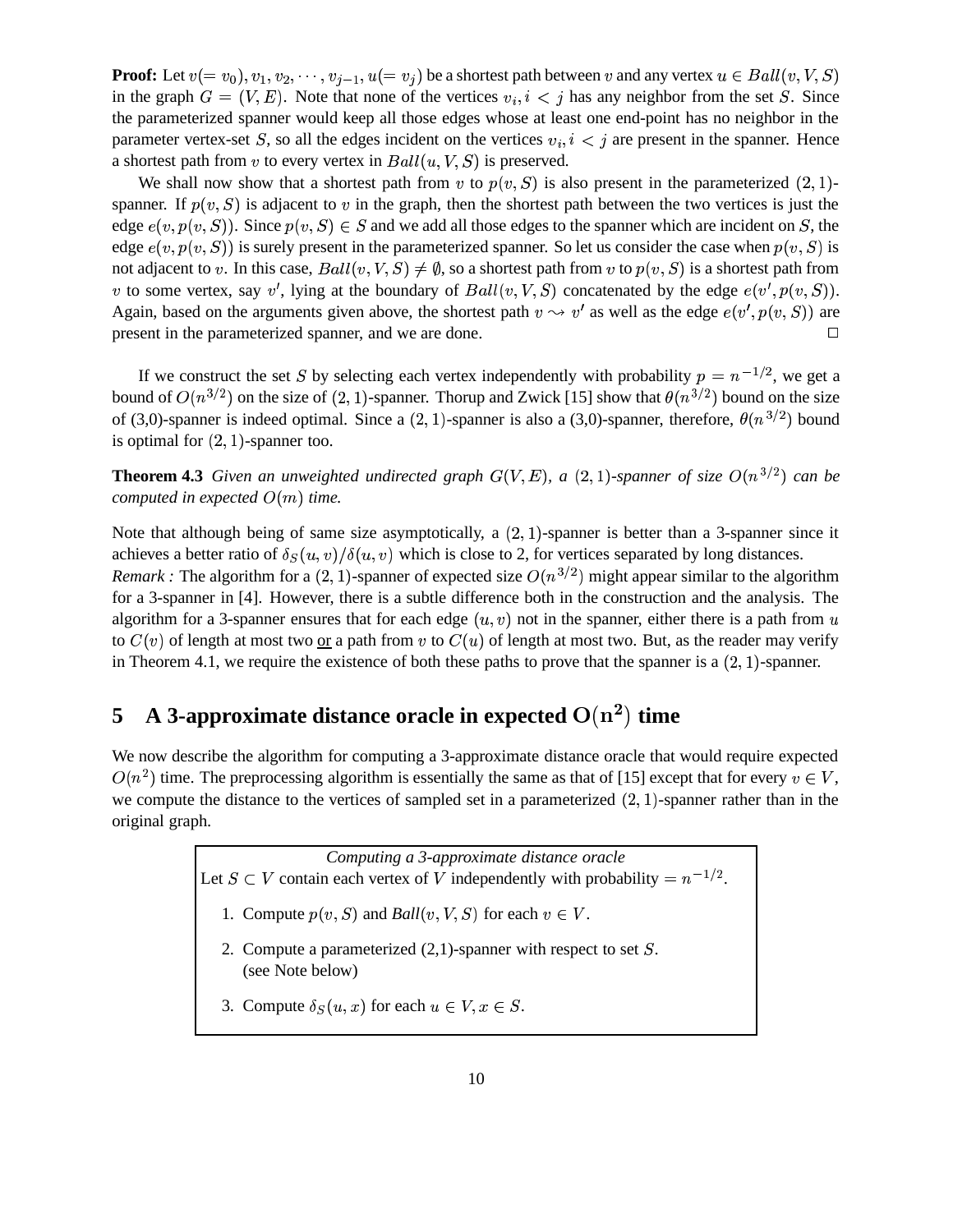*Note* : While computing a  $(2, 1)$ -spanner in the second step of the preprocessing algorithm, we shall adopt the following strategy : in case a vertex  $v$  is a neighbor of more than one vertex from the set  $S$ , instead of assigning it to the cluster centered at any arbitrarily picked neighbor from  $S$ , we shall assign  $v$  to the cluster centered at  $p(v, S)$ . As a result, Lemma 4.1 for the  $(2, 1)$ -spanner can be restated as follows.

**Lemma** 5.1 If an edge  $e(u, v)$  is not present in the parameterized (2, 1)-spanner  $G = (V, E_S)$ , there is a one-edge or a two-edge path in the spanner between the vertex  $p(u, S)$  and the vertex v, and vice versa.

In the next subsection, we shall show that the new oracle is indeed a 3-approximate distance oracle. But prior to that, we shall prove that the expected time to compute the oracle is  $O(n^2)$  as follows.

There are three main steps in the construction of our oracle. It follows from Theorem 4.2 that we require expected  $O(m)$  time to compute the parameterized  $(2, 1)$ -spanner. So the second step requires expected  $O(m)$  time. The third step is accomplished by performing BFS traversal from vertices of S to all the vertices in the parameterized  $(2, 1)$ -spanner. This would require expected  $O(\min(m, n^{3/2}) \cdot |S|)$  =  $O(\min(m\sqrt{n}, n^2))$  time since expected size of S is  $\sqrt{n}$ . Let us now analyze the computation time for the first Step. It follows from Lemma 2.1 that computing computing  $p(v, S)$  for all  $v \in V$  requires just  $O(m)$ time in total. We shall now establish a bound on the expected time required to compute  $Ball(v, V, S)$ ,  $\forall v \in$  $V_{\cdot}$ 

**Lemma 5.2** *The expected time for computing Ball* $(v, V, S)$  $\forall v \in V$  *is at most*  $O(n^2)$ *.* 

**Proof:** Recall from subsection 2.2 that we compute  $Ball(v, V, S)$ ,  $\forall v \in V$  by executing the subroutine *Restrict BFS*( $x$ ,  $S$ ) on each  $x \in V$ . Following the Lemma 2.5, we just need to show that the expected computational cost charged to a vertex v during all these subroutines is bounded by  $O(n)$ .

Consider a vertex  $v \in V$ . Let  $v_1, v_2, \dots, v_{n-1}$  be the sequence of vertices arranged in non-decreasing order of their distances from v. It follows from Lemma 2.5 that *Restrict BFS(* $v_j$ , S) will charge  $deg(v)$  cost to v if  $v_i \in Ball(v, V, S)$ . Since set S is a random set of vertices, total computational cost charged to v is a random variable  $W_v = \sum_i deg(v) \cdot X_i$ , where  $X_i = 1$  if  $v_i \in Ball(v, V, S)$  and 0 otherwise. Hence

$$
\mathbf{E}[W_v] = \sum_j deg(v) \cdot \mathbf{Pr}[v_j \in Ball(v, V, S)] \text{ (using linearity of expectation)}
$$

Now  $v_i \in Ball(v, V, S)$  only if none of the vertices at distance at most  $\delta(v, v_i)$  from v is present in S. Certainly there are at-least  $max(j, deg(v))$  such vertices. Furthermore, since each vertex is selected in the set S independently with probability  $q = n^{-1/2}$ ,

$$
\mathbf{E}[W_v] = \sum_{j \ge 1} deg(v) \cdot (1 - q)^{\max(j, deg(v))}
$$
  
\n
$$
= \sum_{j \le deg(v)} deg(v) \cdot (1 - q)^{deg(v)} + \sum_{j > deg(v)} deg(v) \cdot (1 - q)^j
$$
  
\n
$$
\le (deg(v))^2 \cdot (1 - q)^{deg(v)} + \sum_{j > deg(v)} j \cdot (1 - q)^j
$$
  
\n
$$
\le (deg(v))^2 \cdot (1 - q)^{deg(v)} + 1/q^2 \le 1/q^2 + 1/q^2 \quad \{\text{Since } x^2(1 - \alpha)^x \le 1/\alpha^2, \forall \alpha > 0\}
$$
  
\n
$$
= O(n) \quad \{\text{since } q = n^{-1/2}\}
$$

Hence the expected preprocessing time for the new approximate distance oracle is  $O(n^2)$ . The expected

 $\Box$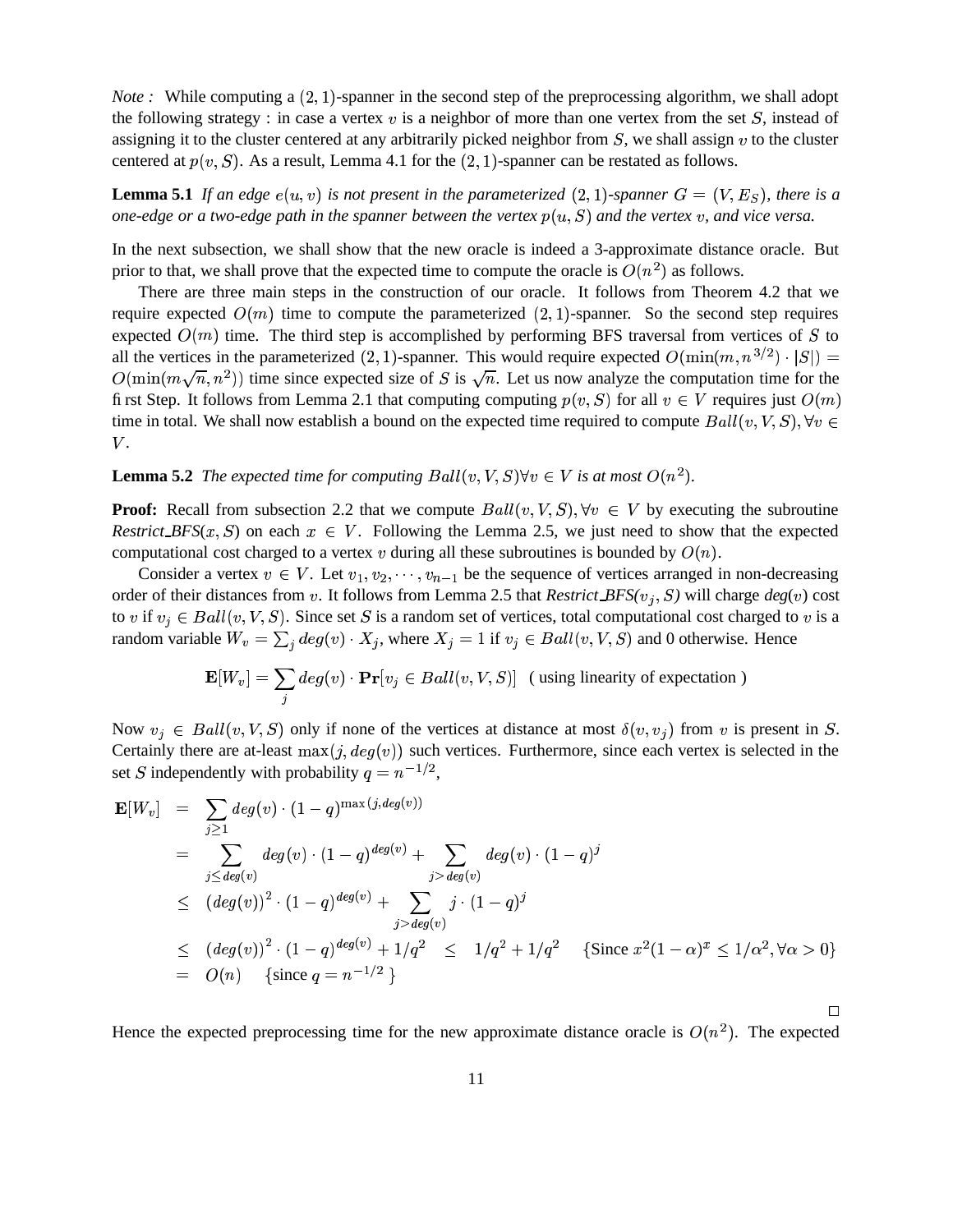size of the oracle is  $\mathbf{E}[\sum_{u}|Ball(u, S)|+|S| \cdot n]$  which, using Lemma 2.2, is no more than  $2n^{3/2}$ . We shall repeat the algorithm if the size exceeds this bound by some constant, the expected number of repetitions will be  $O(1)$ . So we can state the following theorem.

**Theorem 5.1** *The new approximate distance oracle occupies*  $O(n^{3/2})$  *space and requires expected*  $O(n^2)$ *preprocessing time.*

### **5.1 Reporting distance with stretch at most 3**

We describe below the query answering procedure for the new approximate distance oracle. It differs from the algorithm of [15] only for the case when  $u \notin Ball(v, V, S)$ .

> $\mathcal{Q}(u, v)$  : Reporting approximate distance between  $u$  and  $v$ If  $u \in Ball(v, V, S)$ return  $\delta(u,v)$ Else report **minimum** of  $\delta(u, p(u, S)) + \delta_S(v, p(u, S))$  &  $\delta(v, p(v, S)) + \delta_S(u, p(v, S))$

We shall now show that the new oracle ensures a stretch of 3 at most, that is, for any pair of vertices  $(u, v)$ , the distance reported is at most 3 times  $\delta(u, v)$ . Clearly, from triangle inequality the reported distance is at least  $\delta(u, v)$ .

**Theorem 5.2** *The query answering procedure*  $\mathcal{Q}(u, v)$  *reports* 3-approximate distance between  $u$  and  $v$ .

**Proof:** If  $u \in Ball(v, V, S)$ , we report the exact distance since we, just like [15], store the exact distance from v to all the vertices of  $Ball(v, V, S)$ . So it is the case  $u \notin Ball(v, V, S)$  that needs to be analyzed carefully. In fact there are the following two sub-cases.

Case 1: 
$$
Ball(u, V, S) = \emptyset
$$

In this case we show that  $\delta(u, p(u, S)) + \delta_S(v, p(u, S))$  is at most  $3\delta(u, v)$  using Lemma 5.1 and the fact that  $\delta_S(v, p(v, S))$  is the distance between v and  $p(v, S)$  in a  $(2, 1)$ -spanner. (we don't need the fact that the spanner is a parameterized spanner for this part of the proof).

Let  $v_0 (= v), v_1, \dots, v_l (= u)$  be a shortest path between v and u. Observe that  $Ball(u, V, S) = \emptyset$ implies that u must be adjacent to  $p(u, S)$ , so  $\delta(u, p(u, S)) = 1$ . It follows from Lemma 5.1 that there is a path between  $p(u, S)$  and  $v_1$  in the spanner that consists of at most 2 edges. Furthermore, by the property of (2, 1)-spanner, the distance  $\delta_S(v_1, v_i)$  between  $v_1$  and  $v_i$  in the spanner is not greater than  $3(l-1)$ . Hence  $\delta_S(v, p(u, S)) \leq 3(l-1) + 2.$  So

$$
\delta(u, p(u, S)) + \delta_S(v, p(u, S)) \leq 3(l-1) + 2 + 1 = 3l = 3\delta(u, v)
$$

### **Case 2:**  $Ball(u, V, S) \neq \emptyset$

In this case we show that  $\delta(v, p(v, S)) + \delta_S(u, p(v, S))$  is at most  $3\delta(u, v)$  using the properties of the parameterized  $(2, 1)$ -spanner. The proof is along the lines as sketched in section 3.1.

a shortest path from  $v$  to  $u$  can be visualized as consisting of two sub-paths (see Figure 3) : the sub-path  $\mathcal{P}_{vw}$  of length a lying inside the Ball and the sub-path  $\mathcal{P}_{wu}$  of length  $x \ge 1$  outside the Ball. (In case,  $a = 0$ , the vertex w would be same as v.) Let the length of path  $P_{wu}$  be stretched to  $x'$  in the parameterized spanner. Since the spanner is a parameterized spanner with respect to  $S$ , it follows from Theorem 4.2 that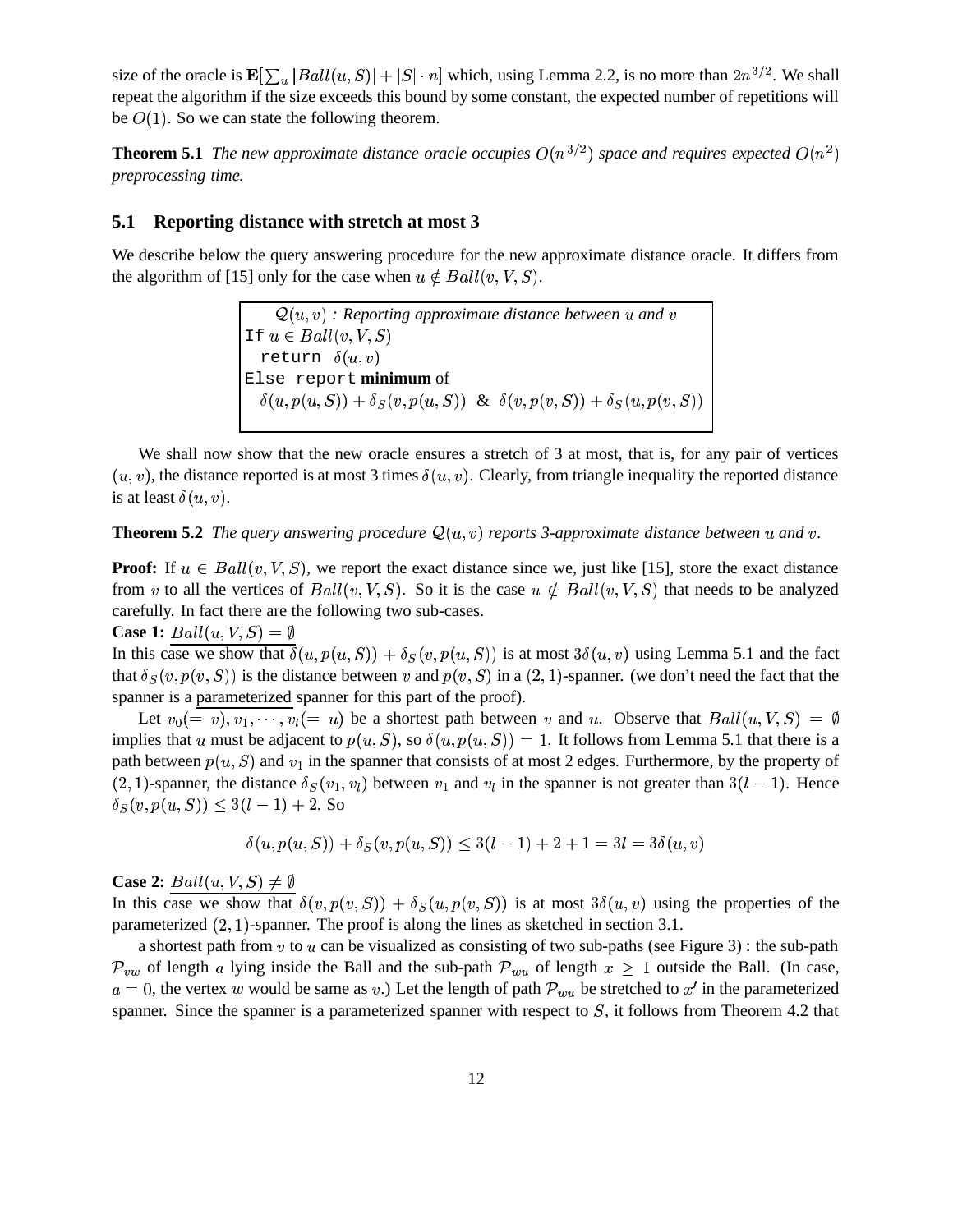PSfrag replacements



Figure 3: Analyzing the path from v to u when  $Ball(u, V, S) \neq \emptyset$ 

 $\delta_S(p(v, S), v) = a + 1$ . Now considering the path from u to  $p(v, S)$  passing through v it follows that  $\delta_S(u, p(v, S)) \leq 2a + 1 + x'$ . Hence,

$$
\delta(v, p(v, S)) + \delta_S(u, p(v, S)) \le 3a + 2 + x'
$$

To ensure that this distance is no more than three times the actual distance  $\delta(u, v) = a + x$ , all we need to show is that  $x' \leq 3x - 2$ . Let  $e(u', u)$  be the last edge of the path  $\mathcal{P}_{wu}$ . Now observe that  $Ball(u, V, S) \neq \emptyset$ implies that  $u' \in Ball(u, R)$ . So it follows from Theorem 4.2 that the edge  $e(u', u)$  must be present in the parameterized spanner. Moreover, the part of the sub-path  $P_{wu}$  excluding the edge  $e(u', u)$  is of length  $x-1$ , and can't be stretched to more than  $3(x-1)$  in the  $(2, 1)$ -spanner. Hence  $x' \leq 3(x-1)+1=3x-2$ , and we are done.  $\Box$ 

Combining Theorems 5.1 and 5.2, we can state the following theorem.

**Theorem 5.3** An undirected unweighted graph  $G = (V, E)$  can be preprocessed in expected  $O(n^2)$  time to *compute* a 3-approximate distance oracle of size  $O(n^{3/2})$ .

# **6 A**  $(2k-1)$ -approximate distance oracle in expected  $O(n^2)$  time

In this section we shall describe the construction of a  $(2k - 1)$ -approximate distance oracle which can be viewed as a generalization of the new 3-approximate distance oracle.

> *Computing (2k-1)-approximate distance oracle* For  $i \leftarrow 2$  to  $k$ let  $S_i$  contain each element of  $S_{i-1}$ , independently, with probability  $n^{-1/k}$ 1. For  $i \leftarrow 2$  to  $k$ Compute  $p(v, S_i)$  and  $Ball(v, S_{i-1}, S_i)$  for all  $v \in V$ 2. Compute a parameterized  $(2, 1)$ -spanner  $(V, E<sub>S</sub>)$  with  $S = S<sub>k</sub>$ . (see Note below) 3. Compute  $\delta_S(v, x)$  for each  $v \in V, x \in S_k$  in the spanner  $(V, E_S)$  for  $S = S_k$ . the contract of the contract of the contract of the contract of the contract of the contract of the contract of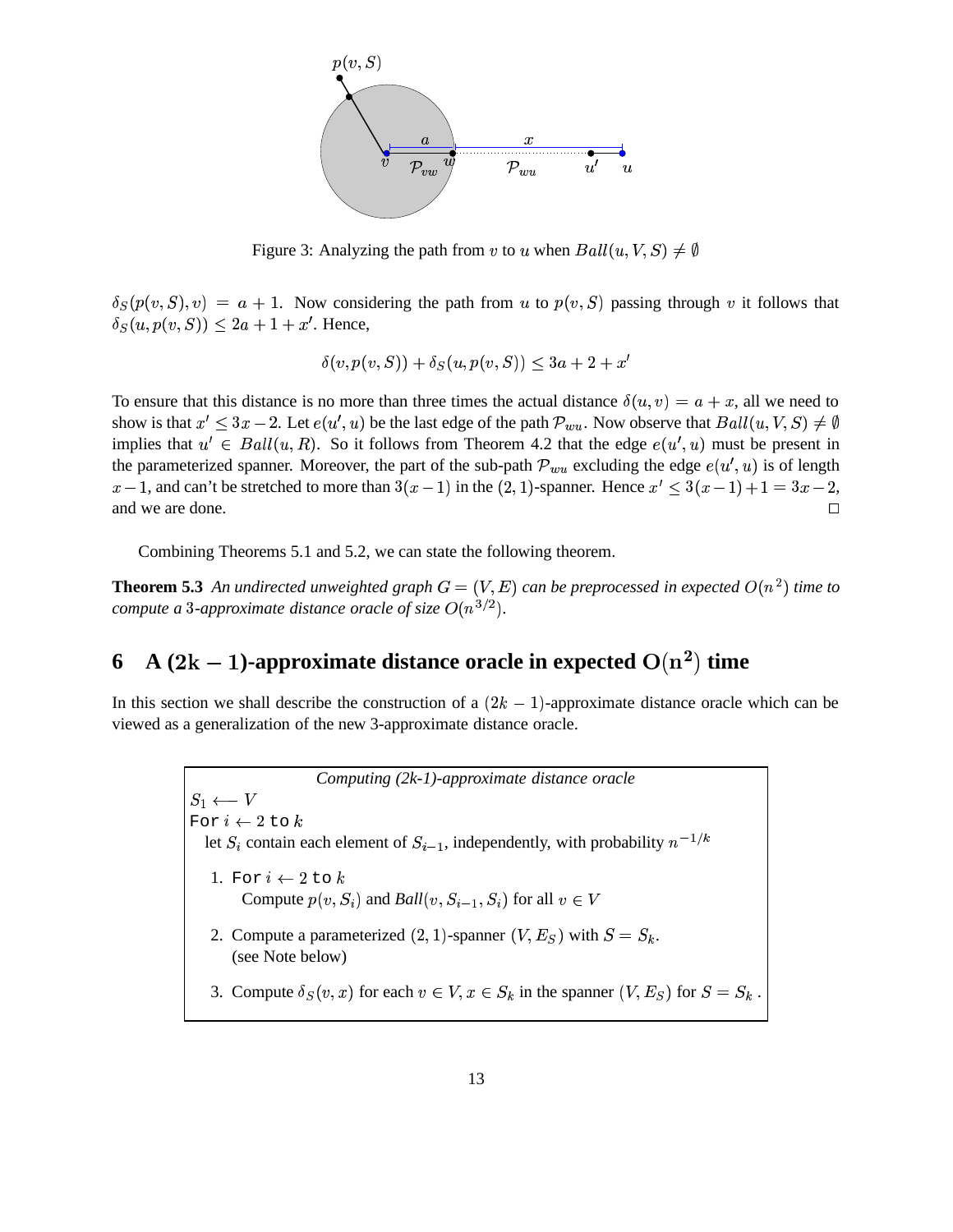*Note* : While computing a  $(2, 1)$ -spanner in the second step of the preprocessing algorithm, we shall adopt the following strategy : In case a vertex  $v$  is neighboring to more than one vertex from set  $S_k$ , instead of assigning it to the cluster centered at any arbitrarily picked neighbor from  $S_k$ , we shall assign v to the cluster centered at  $p(v, S_k)$ .



Figure 4: (i) Schematic description of  $Ball<sup>i</sup>(u)$ ,  $i < k$ , (ii) hierarchy of balls around u

The final data-structure would keep k hash tables per vertex  $v \in V$  as follows. For  $1 \le i \le k$ , the set of vertices  $Ball(v, S_{i-1}, S_i) \cup \{p(u, S_i)\}\$ and their distances from v are kept in a hash-table denoted by  $Ball^{i-1}(v)$  henceforth. The distances from v to all the vertices of set  $S_k$  in the  $(2, 1)$ -spanner is kept in a hash-table denoted as  $Ball^k(v)$ .

Since  $S_{i+1}$  is formed by selecting each vertex of the set  $S_i$  with probability  $n^{-1/k}$ , it follows from Lemma 2.2 that the expected size of  $Ball(v, S_i, S_{i+1})$  is  $O(n^{1/k})$ . Hence, hash-table  $Ball^i(v)$  would occupy expected  $O(n^{1/k})$  space for each *i*. It follows that the final data-structure will require expected  $O(kn^{1+1/k})$  space.

Let us first analyze the computation time required for the new distance oracle. There are three main tasks in the preprocessing algorithm. The second task involves the computation of a parameterized  $(2, 1)$ -spanner with respect to  $S_k$ . It follows from Theorem 4.2 that it would require expected  $O(m)$  time and the size of the spanner would be  $O(n^{2-1/k})$ . The third task requires computation of BFS trees in the spanner from each vertex of set  $S_k$ , and hence can be computed in expected  $O(n^2)$  time since expected size of  $S_k$  is  $O(n^{1/k})$ . <sup>+</sup> <sup>+</sup> vertex of set  $S_k$ , and hence can be computed in expected  $O(n^2)$  time since expected size of  $S_k$  is  $O(n^{1/k})$ .<br>Now let us analyze the first task that requires computation of  $p(v, S_i)$  and  $Ball(v, S_{i-1}, S_i)$ . Similar to the 3-approximate distance oracle,  $Ball(v, S_{i-1}, S_i) \forall v \in V$  is computed by performing *Restrict BFS* $(x, S_i)$  on every vertex  $x \in S_{i-1}$ . Using an improved analysis, which is basically a generalization of Lemma 5.2, we show now bound the expected time required to compute  $Ball(v, S_{i-1}, S_i) \forall v \in V$ .

**Lemma 6.1** The expected time required to compute  $Ball(v, S_{i-1}, S_i) \forall v \in V$  is  $O(n^{\frac{k+i}{k}})$ .

**Proof:** We compute  $Ball(v, S_{i-1}, S_i)$ ,  $\forall v \in V$  by executing the subroutine *Restrict BFS*( $x, S_i$ ) on each  $x \in S_{i-1}$ . Following Lemma 2.5, we just need to show that the expected computational cost charged to a vertex v during all these subroutines is bounded by  $O(n^{\frac{1}{k}})$ .

Let  $v = v_1, v_2, \dots, v_n$  be the sequence of vertices of the given graph arranged in non-decreasing order of their distance from v. A vertex  $v_j$  will charge  $deg(v)$  to vertex v if  $v_j \in Ball(v, S_{i-1}, S_i)$  and zero otherwise. Therefore

$$
\mathbf{E}[W_v] = \sum_{j=2}^{j=n} deg(v) \cdot \mathbf{Pr}[v_j \in Ball(v, S_{i-1}, S_i)]
$$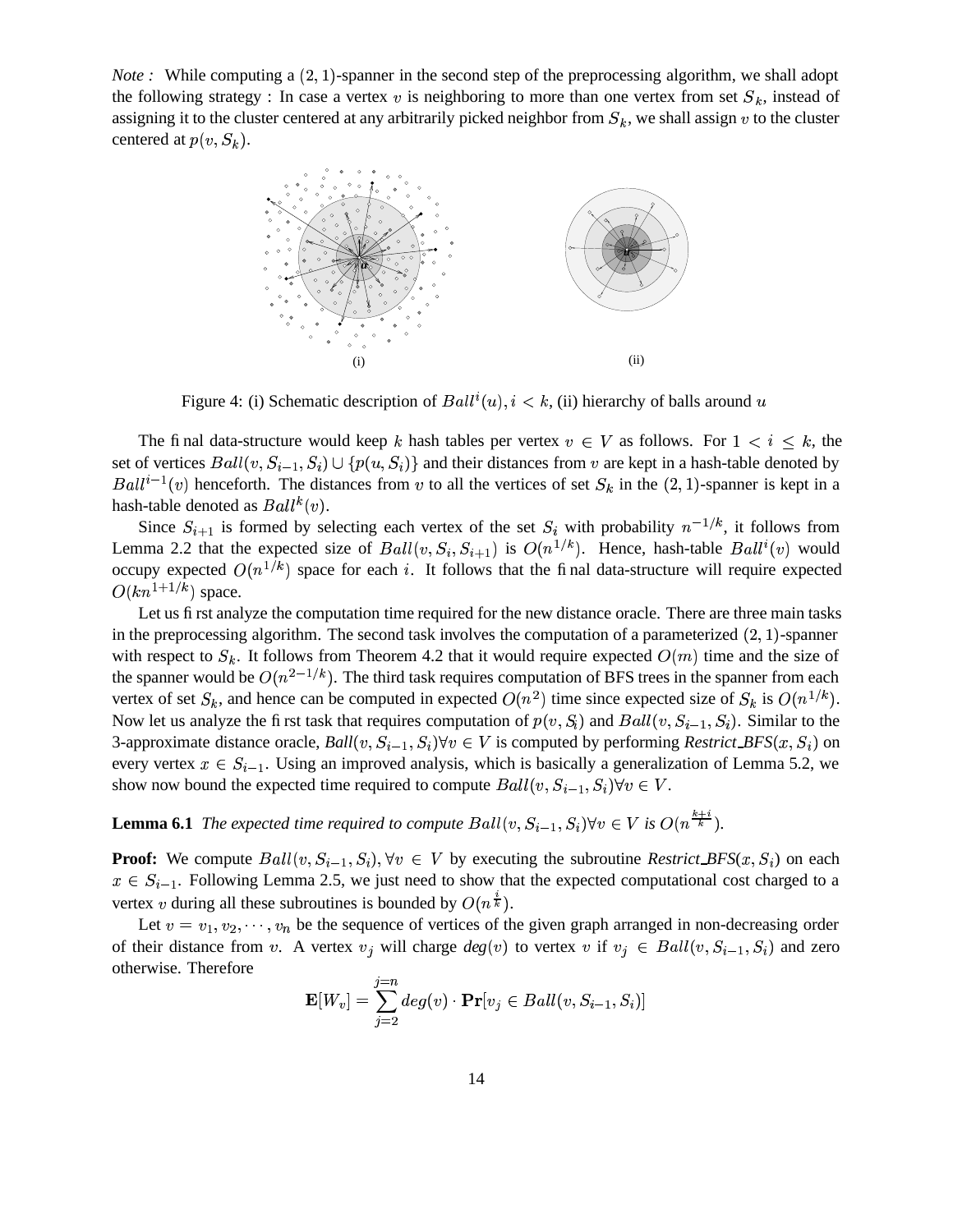Now  $v_i \in Ball(v, S_{i-1}, S_i)$  if and only if the following two events happen:  $\mathcal{E}_i$ : No vertex at distance at most  $\delta(v, v_i)$  from v is present in  $S_i$  $\mathcal{E}'_i : v_j \in S_{i-1}$ 

Furthermore, every vertex appears in set  $S_l$  with probability  $n^{\frac{-l+1}{k}}$  inde  $\frac{l+1}{k}$  independent of any other vertices in the graph. Because of this independence incorporated in selecting vertices to form sets  $S_i, i \leq k$ , it is easy to see that both the events are independent. Therefore,  $\Pr[\mathcal{E}_i \wedge \mathcal{E}_i'] = \Pr[\mathcal{E}_i] \cdot \Pr[\mathcal{E}_i']$ . Hence,

$$
\mathbf{E}[W_v] = \sum_j deg(v) \cdot \mathbf{Pr}[\mathcal{E}_j] \cdot \mathbf{Pr}[\mathcal{E}'_j] = n^{\frac{-i+2}{k}} \sum_j deg(v) \cdot \mathbf{Pr}[\mathcal{E}_j]
$$

Using arguments similar to those used in Lemma 5.2, it follows that  $Pr[\mathcal{E}_j] = (1-q)^{\max(j, deg(v))}$   $(v)$  with  $\sim$   $\sim$   $\sim$   $\sim$   $\sim$   $\sim$   $\sim$   $\sim$  $\frac{i+1}{k}$ , and therefore

$$
\mathbf{E}[W_v] \leq n^{\frac{-i+2}{k}} \cdot 1/q^2 = n^{\frac{i}{k}} \quad \text{ { for } q = n^{\frac{-i+1}{k}} \text{ } \}
$$

 $\Box$ 

The preprocessing algorithm computes  $Ball(v, S_{i-1}, S_i) \forall v \in V$  for each  $i \leq k$ . Hence using Lemma 6.1 and the discussion preceding to that, the following Theorem holds.

**Theorem 6.1** *The expected preprocessing time for computing approximate distance oracles is*  $O(n^2)$ *.* 

### **6.1 Reporting approximate distance with stretch at most**  $(2k - 1)$

Just like the new 3-approximate distance oracle, there is only a subtle difference between the query answering procedure of the new and the previously existing  $(2k - 1)$ -approximate distance of [15]. First, we provide an overview of the underlying query answering procedure before we formally state it.

Let  $u$  and  $v$  be two vertices whose approximate distance is to be reported. To analyze the query answering procedure, we introduce the following notation.

For a pair of vertices u and v, a vertex w is said to be <u>t-near</u> to u if  $\delta(u, w) < t\delta(u, v)$ . It follows from the simple triangle inequality that if a vertex is t-near to u then it is  $(t + 1)$ -near to v also.

The entire query answering process is to search for a  $t$ -near vertex of  $u$  whose distance to both  $u$  and and v is known, and  $t < k$ . The search is performed iteratively as follows : The *i*th iteration begins with a vertex from set  $w \in S_i$  which is  $(i-1)$ -near to u (and hence *i*-near to v) and its distance from u is known. It is determined whether or not its distance to v is known. Since  $w \in S_i$ , we do so by checking whether or not  $w \in Ball^i(v)$ . Now  $w \notin Ball^i(v)$  would happen only if, for the vertex v, the vertex  $p(v, S_{i+1})$  is nearer than the vertex  $p(u, S_i)$ . But this would imply that  $p(v, S_{i+1})$  is also *i*-near to *v*, and note that its distance from v is known. Therefore, if the distance  $\delta(v, w)$  is not known, we continue in the next iteration with vertex  $w = p(v, S_{i+1})$ , and swap the role of u and v. In this way we proceed gradually, searching over the sets  $S_1, \dots, S_k$ . We are bound to find such a vertex within at most k iterations since the distance from  $S_k$  is known to all the vertices. We now formally state the query answering procedure which is essentially the same as that of [15] except the 'If' loop at the end.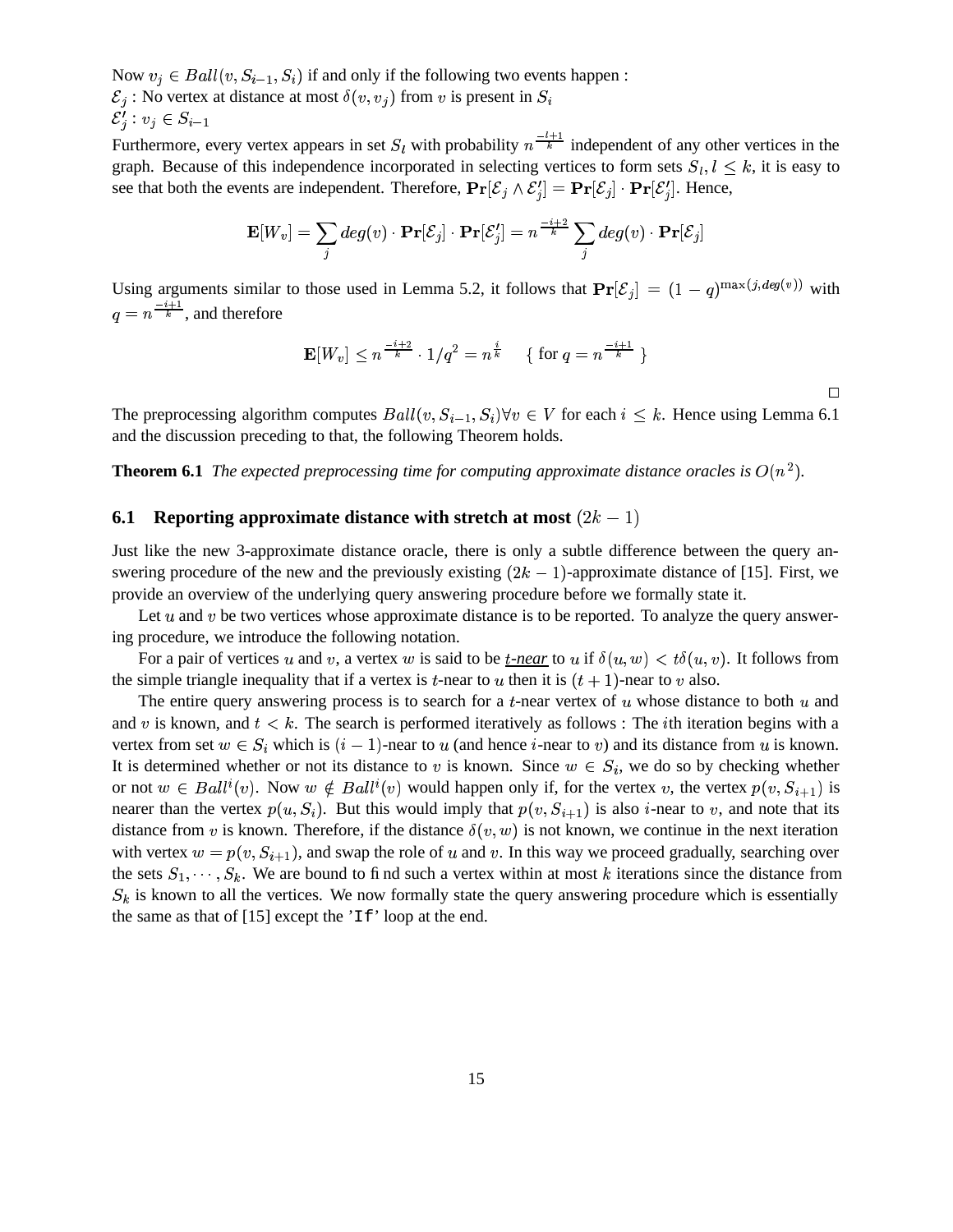$\mathcal{Q}(u, v)$  : Reporting approximate distance between  $u$  and  $v$  $i \leftarrow 1, w \leftarrow u$  While  $(w \notin Ball^{\imath}(v))$  do  $swap(u, v), \ i \leftarrow i+1$  $w \leftarrow p(u, S_i)$ If  $i < k$ return  $\delta(u, p(u,S_i)) + \delta(v, p(u,S_i))$ Else  ${\bf r}$ eturn  ${\bf m}$ ini ${\bf m}$ um of  $\delta(u,p(u,S_k)) + \delta_S(v,p(u,S_k)) \,\,\, \& \,\, \delta(v,p(v,S_k)) + \delta_S(u,p(v,S_k)) \,\Big\vert \quad$ 

Based on the arguments above, the following Lemma holds.

**Lemma 6.2** [15] In the beginning of the ith iteration of while *loop*,  $\delta(u, p(u, S_i)) < (i-1)\delta(u, v)$ .

**Theorem 6.2** *The query answering procedure reports*  $(2k - 1)$ -*approximate distance between*  $u$  *and*  $v$ .

**Proof:** The query answering procedure performs iterations of While loop until the condition of the loop fails. As mentioned above, there will be at most  $(k - 1)$  successful iterations before the condition of the loop fails. We shall analyze the distance reported by the oracle on the basis of the final value of  $i$ . **Case**  $1:i < k$ 

If we exit the While loop on *i*th iteration for  $i < k$ , then we report  $\delta(u, p(u, S_i)) + \delta(v, p(u, S_i))$ . Using the triangle inequality, this distance is no more than  $2\delta(u, p(u, S_i)) + \delta(u, v)$ , which, using Lemma 6.2, is no more than  $(2i - 1)\delta(u, v)$ .

### **Case**  $2 : i = k$ .

There are the following two sub-cases depending upon which vertex between  $p(u, S_k)$  and v is closer to u as shown in Figure 5.



Figure 5: Two sub-cases depending upon whether v lies closer/farther to u relative to  $p(u, S_k)$ 

In sub-case (*i*), it is the vertex v which is closer to u than the vertex  $p(u, S_k)$ . Hence the vertex v lies inside  $Ball(u, V, S_k)$ . Therefore, using Theorem 4.2, it follows that  $\delta_S(v, u) = \delta(v, u)$ . Also note that  $\delta_S(u, p(u, S_k)) = \delta(u, p(u, S_k))$ . Combining these two equalities together and using the triangle inequality, it follows that  $\delta_S(v, p(u, S_k)) \leq \delta(v, u) + \delta(u, p(u, S_k))$ . Hence using Lemma 6.2, the distance reported is at most  $(2k-1)\delta(u,v)$  as follows :

$$
\begin{array}{lcl} \delta(u,p(u,S_k)) + \delta_S(v,p(u,S_k)) & \leq & 2\delta(u,p(u,S_k)) + \delta(u,v) \\ & \leq & (2k-1)\delta(u,v) \end{array}
$$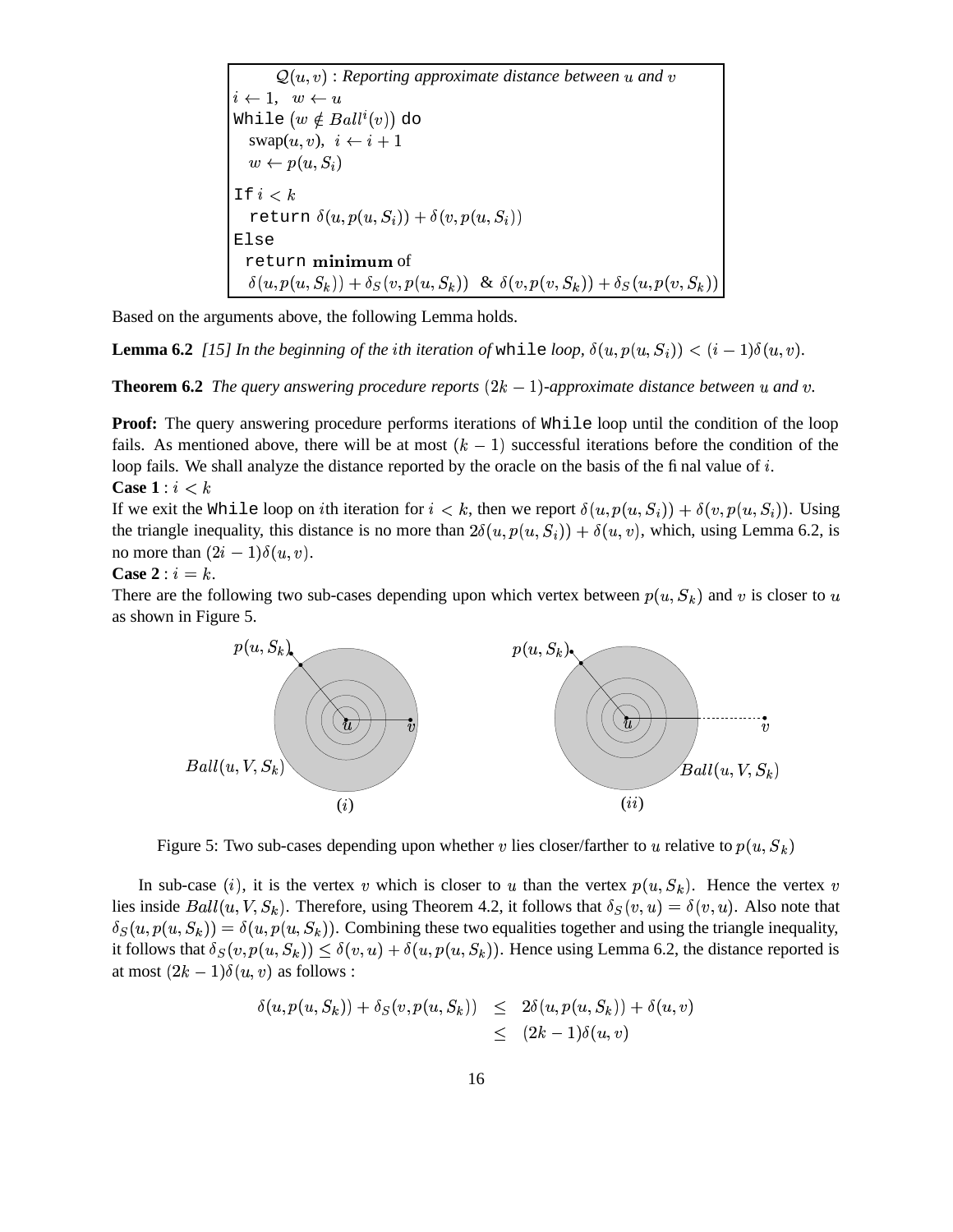In sub-case (*ii*), it is the vertex  $p(u, S_k)$  that lies closer to u than the vertex v, that is,  $\delta(u, v)$  >  $\delta(u, p(u, S_k))$ . This implies that  $v \notin Ball(u, V, S_k)$ . It is not difficult to observe that the sub-case (ii) is exactly the <u>same</u> as that addressed for 3-approximate distance oracle in Theorem 5.2 with  $S_k$  playing the role of S. So in this case, the stretch of the distance reported by the oracle is in fact at most 3.

Combining Theorems 6.1 and 6.2, we can state the following theorem.

**Theorem 6.3** An undirected unweighted graph  $G = (V, E)$  can be preprocessed in expected  $O(n^2)$  time to *compute* a  $(2k - 1)$ -approximate distance oracle of size  $O(n^{1+1/k})$ .

# **7 Conclusion and Open Problems**

In this paper, we presented an expected  $O(n^2)$  time algorithm for computing a  $(2k-1)$ -approximate distance oracle for unweighted graphs. Recently Roditty *et al.* [14] gave a deterministic algorithm that computes a  $(2k-1)$ -approximate distance oracle for weighted graphs in  $O(mn^{1/k})$  time. They also claim that, for unweighted graphs there exists a deterministic algorithm for computing a  $(2k - 1)$ -approximate distance oracle in  $O(n^2)$  time. However, computing a  $(2k-1)$ -approximate distance oracles for weighted graphs in expected or deterministic  $O(n^2 \text{ polylog } n)$  time is still an important open problem.

Another result of the paper is a simple and expected linear time algorithm to compute a  $(2, 1)$ -spanner of  $O(n^{3/2})$  size which is optimal. The algorithm was obtained by slight modification in the algorithm [4] for computing a 3-spanner. It is a natural and interesting problem to extend this algorithm for arbitrary  $k$ , that is, designing a linear time algorithm for computing a  $(k, k - 1)$ -spanner of size  $O(n^{1+1/k})$ . Subsequent to the submission of our paper, this result was achieved in [5].

**Acknowledgement** We wish to thank the anonymous referees who provided very detailed and insightful comments that has improved the overall presentation and organization. Their feedback also resulted in an  $O(\log n)$  improvement in the running time from a previous version as well as rectification of a subtle drawback in Step 2 of the algorithm for computing  $(2k - 1)$ -approximate distance oracle.

# **References**

- [1] D. Aingworth, C. Chekuri, P. Indyk, and Rajeev Motwani. Fast estimation of diameter and shortest paths(without matrix multiplication). *SIAM Journal on Computing*, 28:1167–1181, 1999.
- [2] B. Awerbuch, B. Berger, L. Cowen, and D. Peleg. Near-linear time construction of sparse neighborhod covers. *SIAM Journal on Computing*, 28:263–277, 1999.
- [3] Surender Baswana, Vishrut Goyal, and Sandeep Sen. All-pairs nearly 2-approximate shortest paths in  $O(n^2 \operatorname{polylog} n)$  time. In *Proceedings of 22nd Annual Symposium on Theoretical Aspect of Computer Science*, pages 666–679, 2005.
- [4] Surender Baswana and Sandeep Sen. A simple linear time algorithm for computing a  $(2k 1)$ spanner of  $O(n^{1+1/k})$  size in weighted graphs. In *Proceedings of the 30th International Colloquium on Automata, Languages and Programming (ICALP)*, pages 384–396, 2003.